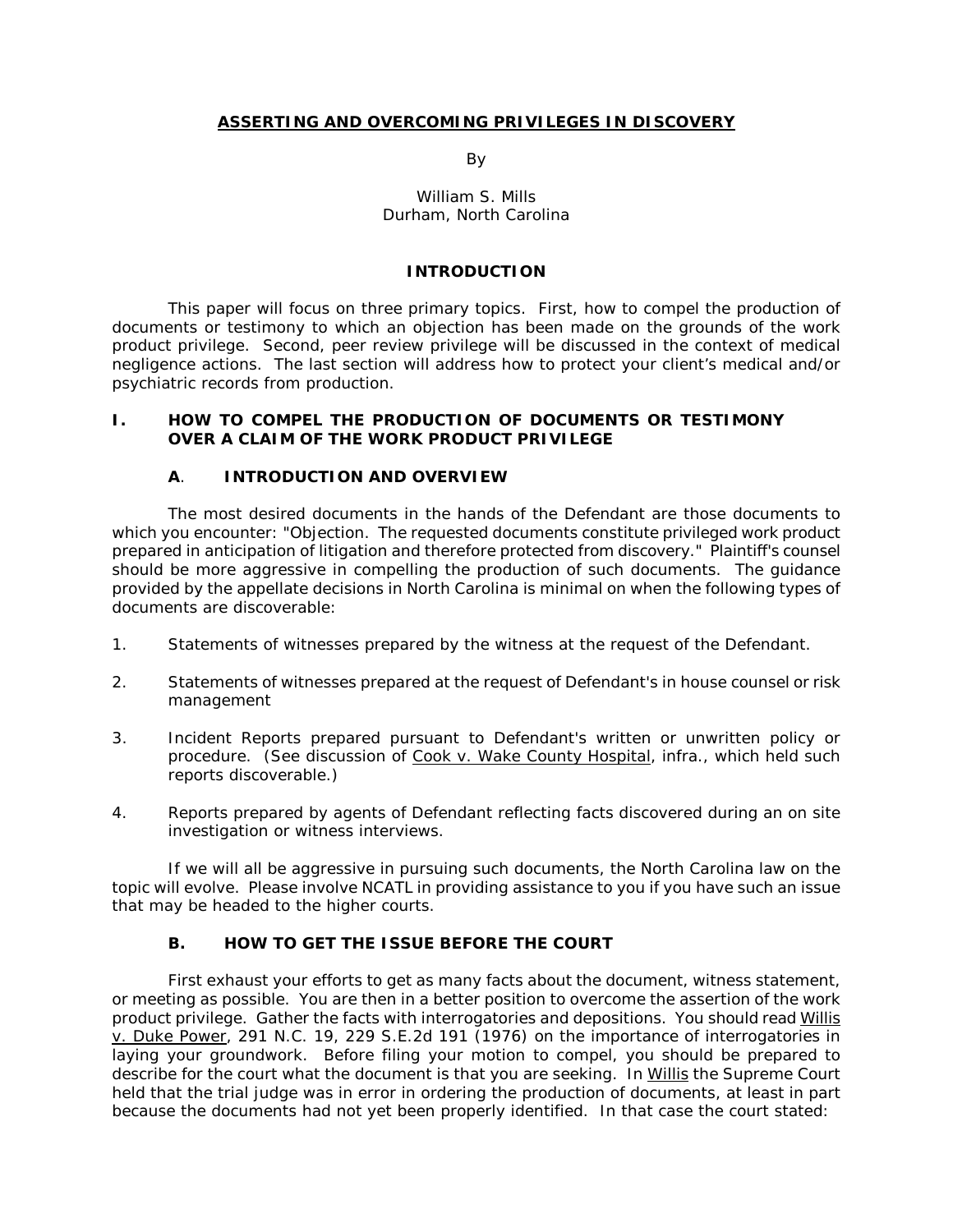Rule 34 requires that as a prerequisite of production, documents must be (1) "designated", (2) "within the scope" of rule 26(b), and (3) in the 'possession, custody, or control" of a party from whom they are sought. The party seeking production must show that these prerequisites are satisfied. A proper function of interrogatories is to obtain the information necessary to make such a showing. (emphasis added) Plaintiff's interrogatories properly, therefore, asked the defendant to "identify" certain documents. It was error, however, for the trial court to order production of any documents before the documents had been (1) further "identified" by defendant, or (2) further "designated" by plaintiff. Whether and to what extent defendant should have been required to identify documents in answer to plaintiff's interrogatories was a threshold question pending before the court ..., but which the court never addressed.

#### Id., 229 S.E.2d at 199.

Do not simply accept the defendant's conclusory objection that the requested information or documents are covered by the work product privilege. I routinely insert the following paragraph in the introductory portion of my Interrogatories and Request for Production of Documents:

#### ASSERTION OF PRIVILEGE

If you contend that information, documents or other materials within the scope of these interrogatories and Request for Documents is privileged, or subject to protection as trial preparation material, and therefore not discoverable, please make such claim expressly and describe the nature of the documents, communications, or things not produced or disclosed in a manner that, without revealing information itself privileged or protected, will enable other parties to assess the applicability of the privilege or protection.

This is consistent with the approach taken in Rule 26(b)(5) which states the following:

When a party withholds information otherwise discoverable under these rules by claiming that it is privileged or subject to protection as trial preparation material, the party shall make the claim expressly and shall describe the nature of the document, communications, or things not produced or disclosed in a manner, that without revealing information itself privileged or protected, will enable other parties to assess the applicability of the privilege or protection.

When the conclusory objection is made without any further explanation, promptly write the attorney who has asserted that privilege asking that the attorney prepare a descriptive index of the documents or other matters for which the privilege has been asserted. When you file your Motion to Compel, recite the efforts made to obtain the information that you need, and the court will need, in order to assess the applicability of the privilege. It has been my experience that the court will always compel the party asserting the privilege to at least prepare such an index of documents.

Once you have met the minimal showing that the requested information is within the scope of discovery, the party asserting the privilege bears the burden of proving that the information requested is privileged. Hickman v. Taylor, 329 U.S. 495, 67 S.Ct. 385, 91 L.Ed. 451 (1947).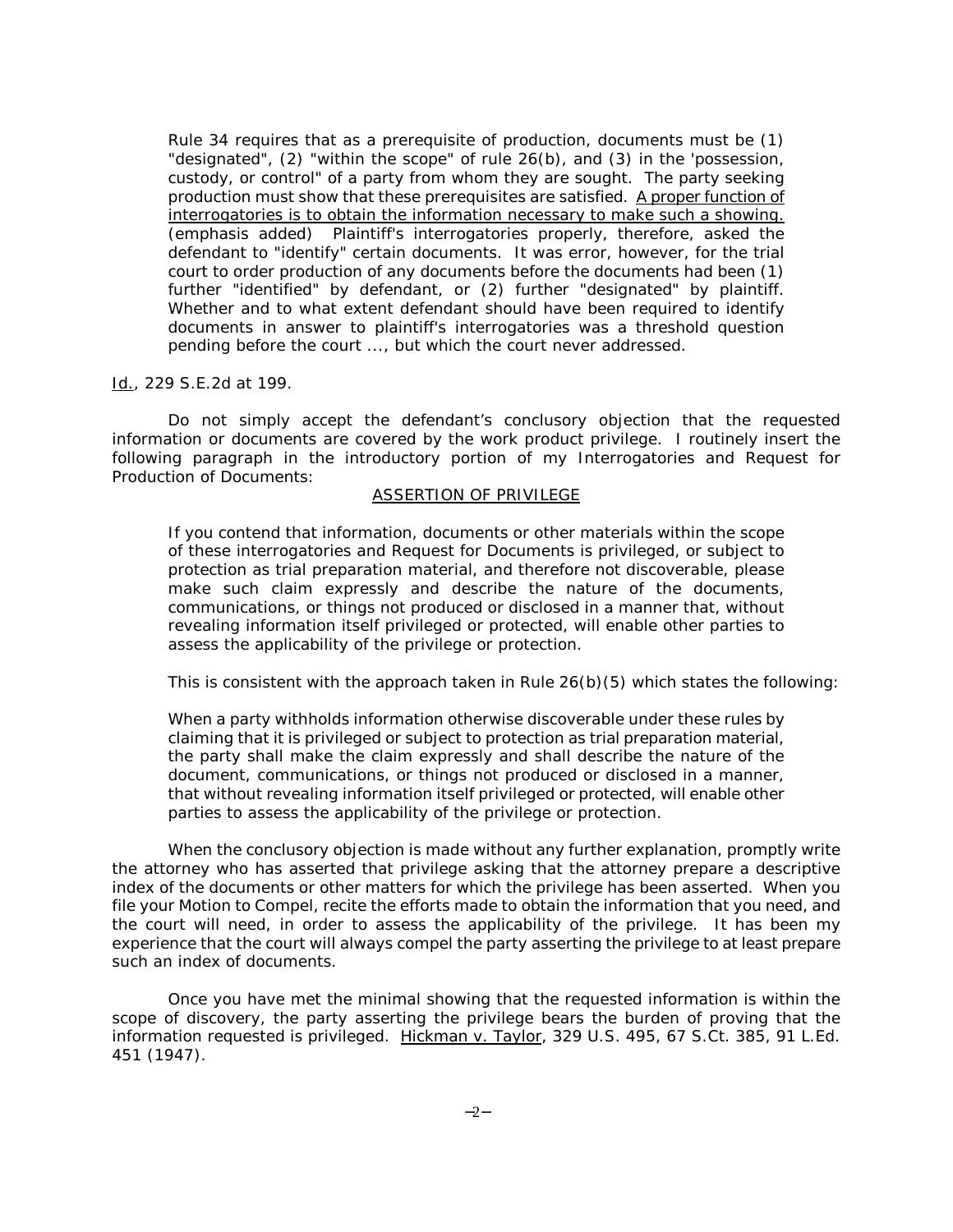The Defendant's conclusory assertion that a document is privileged in that it was prepared in anticipation of litigation has no bearing on the ultimate ruling by the Court. ". . . [S]uch a speculation as to possible litigation is not enough to cloak those reports with the protection given an attorney's work product." Binks Manufacturing Company v. National Presto Industries, Inc., 709 F.2d 1109 (7th Cir. 1983). The North Carolina Court of Appeals has expressly stated that the objecting party's conclusions as to whether the document was prepared in anticipation of litigation is not relevant to the court's decision and that the party must come forward with evidence establishing the facts upon which the court must make its conclusion on the issue of privilege. Industrotech v. Duke, 67 N.C.App. 741, 314 S.E. 2d 272, at 275 (1984); Midgett v. Crystal Dawn Corp. 58 N.C.App. 734, 294 S.E. 2d 386 (1982). The trial judge must analyze whether the requested discovery was in fact prepared as a result of specific anticipated litigation or whether the Incident Report is prepared in the ordinary course of business.<sup>1</sup> (See discussion of Cook v. Wake County Hospital, 125 N.C.App. 618, 482 S.E.2d 546 (1997), infra.) This point is critical because often the defendant's procedures and their forms are clearly intended to cloak the documents with the work product or attorney client privilege.

Therefore, you must be sure to first serve the interrogatories designed to discover such documents, and then you must insist that the Defendant sufficiently identify them. A responding party may not assert the privilege and refuse to identify. See appendix for sample of interrogatories and Request for Production designed to obtain the necessary information to establish that the documents are discoverable and will enable you to properly designate them in your motion to compel.

Another method of obtaining the same sort of information is to always cover the topic during depositions of fact witnesses with questions and follow up as indicated:

- Q: Have you been interviewed or given a statement about the death of my client's husband?
- Q: When?

 $\overline{a}$ 

- Q: Did you know why you were asked?
- Q: Who directed that you give a statement?
- Q: Where was the interview given?

<sup>&</sup>lt;sup>1</sup> North Carolina has recognized the distinction between work product done "in anticipation of litigation" and documents which are maintained "in the ordinary course of business". The North Carolina Supreme Court has held in Willis v. Duke Power Company, 291 N.C. 19, 229 S.E.2d 191 (1976) that work product privilege does not apply to documents maintained in the ordinary course of business. The rationale used by the Court of Appeals in Cook v. Wake Co. in ruling that such an incident report was discoverable.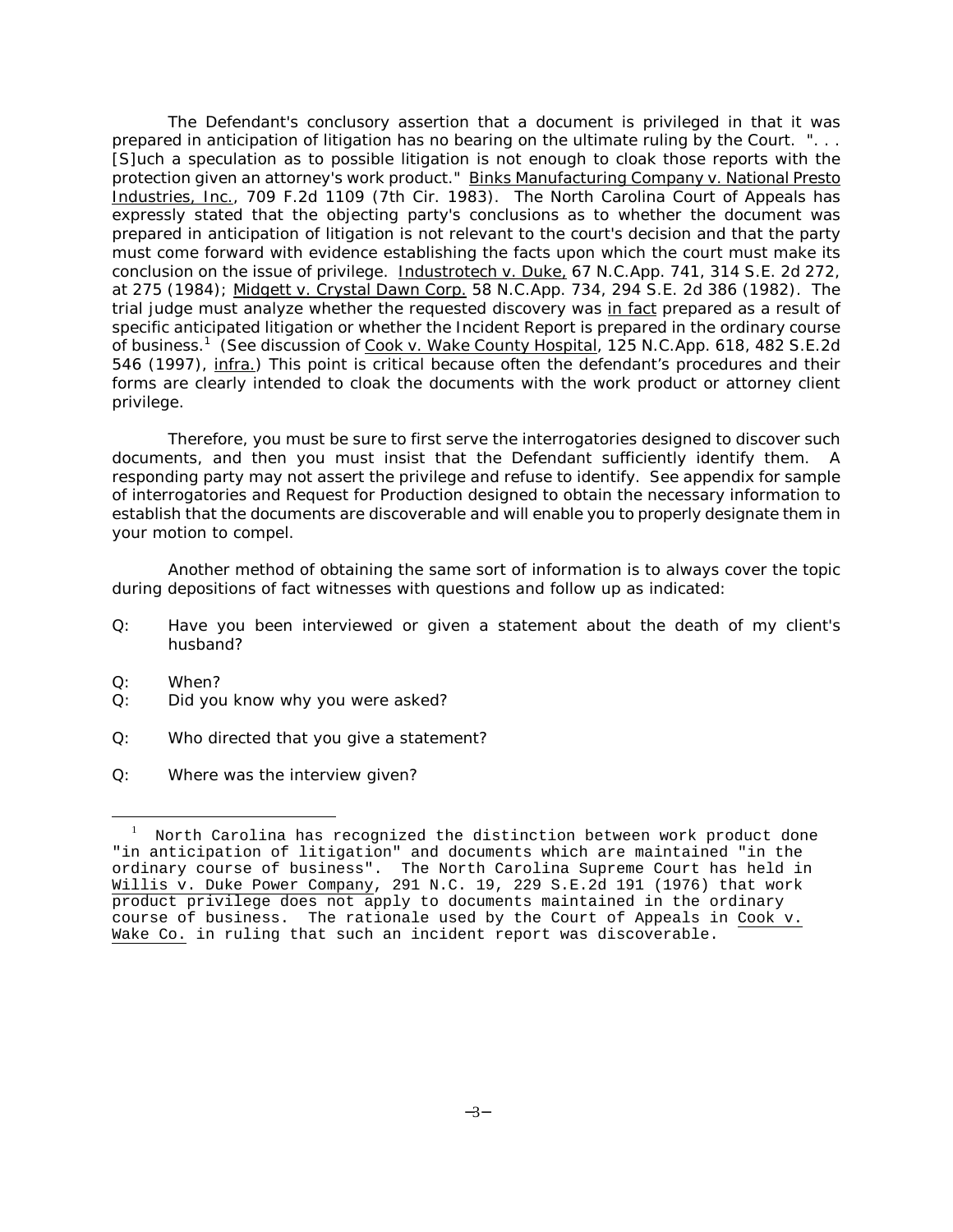- Q: Who was present?
- Q: Was your statement reduced to writing?
- Q: When?
- Q: By whom?
- Q: Do you have possession of that document?
- Q: Do you know who does?
- Q: Did you review it in preparation for this deposition?<sup>2</sup>
- Q: Do you know who else has seen the statement?
- Q: What is the subject of the statement?

If counsel instructs the witness not to answer you should obtain an order directing that such questions be answered. You then specifically request the production of that document and use the answers in the deposition to support your motion to compel.

During the course of a deposition of a witness that has given an earlier statement in a work-product context, be sure to ask questions testing their ability to recall and have them agree that their recall was better immediately after the incident. This is usually not hard to do. Quite often in a medical case the providers will state that they can't recall much of anything that is not reflected in the medical chart. The importance of this is clear later in the context of making your showing that even if it is work product you should get it.

Having gone through the necessary steps by either deposition or interrogatories and Request for Documents in order to determine the specifics of the document, you are ready to file your motion to compel and argue the law, which entitles you to access to the documents.

 $\overline{a}$  $2$ If you get a "yes" to this question, then you should be able to compel production on the additional grounds of Rule 612 (b) of the Rules of Evidence, which provides: "If, before testifying, a witness uses a writing or object to refresh his memory for the purpose of testifying and the court in its discretion determines that the interests of justice so require, an adverse party is entitled to have those portions of any writing or of the object which relate to the testimony produced, if practicable, at trial, hearing, or deposition in which the witness is testifying."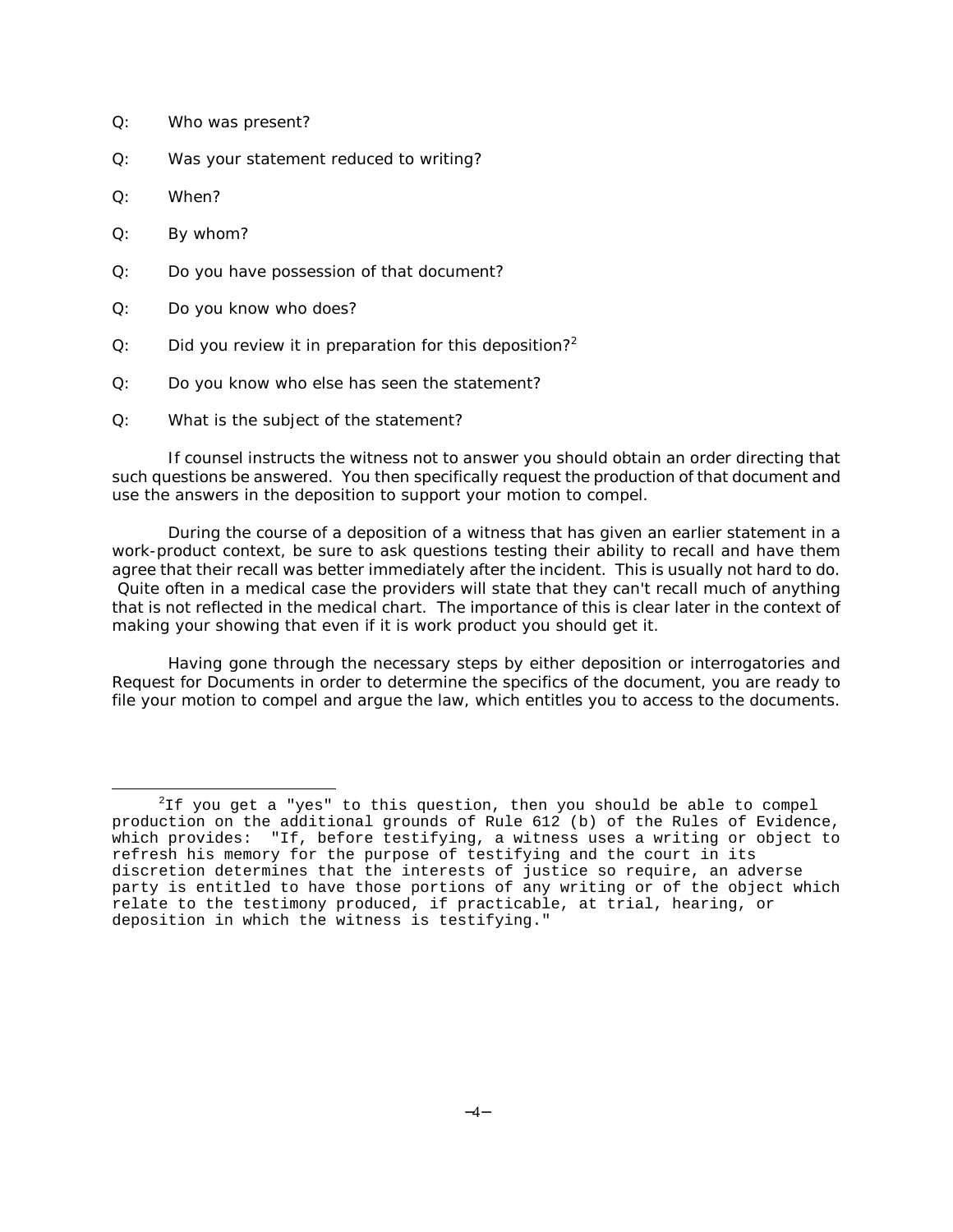## **C. INCIDENT REPORTS PREPARED BY THE AGENTS OF A DEFENDANT PURSUANT TO ESTABLISHED WRITTEN POLICIES AND PROCEDURES ARE NOT PROTECTED CONFIDENTIAL WORK PRODUCT.**

Corporate Defendants, especially hospitals, will typically have written procedures mandating the preparation of reports commonly referred to as "Incident Reports". Defendants often assert that the Incident Reports or similar documents are documents prepared in anticipation of litigation and are therefore protected from discovery by Rule 26(b)(3). The procedures followed at Duke University Medical Center as set forth in their procedure manual, for example, require that an Incident Report be prepared for the following purpose:

To provide a detailed written report of all facts related to incidents involving patients or visitors, whether injuries are or are not sustained, including medication or treatment errors and adverse drug reactions. The report is a confidential document provided to hospital counsel in anticipation of possible litigation. This report is not punitive but for purpose of risk management to improve patient care, protect the hospital and its staff. (emphasis added)

Typically the "Incident Reports" which are the subject of this motion are clearly documents which fall within the scope of discovery as set forth in Rule 26 in that they are documents prepared by persons with knowledge of the events giving rise to this action. Therefore, such discovery can be avoided only by the Defendant carrying its burden of proving that the document constitutes work product. Remember that it is the Defendant, as the objecting party, who bears the burden of proving the elements of the work product immunity exception of Rule 26(b)(3). Hickman v. Taylor, 329 U.S. 495, 67 S.CT. 385, 91 L.Ed. 451 (1947).

The North Carolina Court of Appeals has provided us with some clear guidance as to when an "incident report" is subject to discovery. In Cook v. Wake County Hospital System, Inc., 125 N.C.App. 618, 482 S.E.2d 546, *cert granted*, 487 S.E.2d 543, 346 N.C. 277, *joint motion to dismiss appeal allowed*, 347 N.C. 397, 494 S.E.2d 404 (1997), plaintiffs' counsel, Charles L. Becton, Michelle L. Flowers and Maria J. Mangano, demonstrate the importance of making and preserving a record for the subsequent appeal of discovery rulings. The plaintiffs' Motion to Compel the production of an incident report was denied by the trial court (Henry V. Barnette, Jr.) a jury was unable to reach a verdict, and Judge Barnette then granted defendant's Motion for Judgment pursuant to Rule 50.

On appeal, the North Carolina Court of Appeals reversed the entry of Judgment Notwithstanding the Verdict, ordered the defendant to produce the incident report and granted plaintiffs a new trial.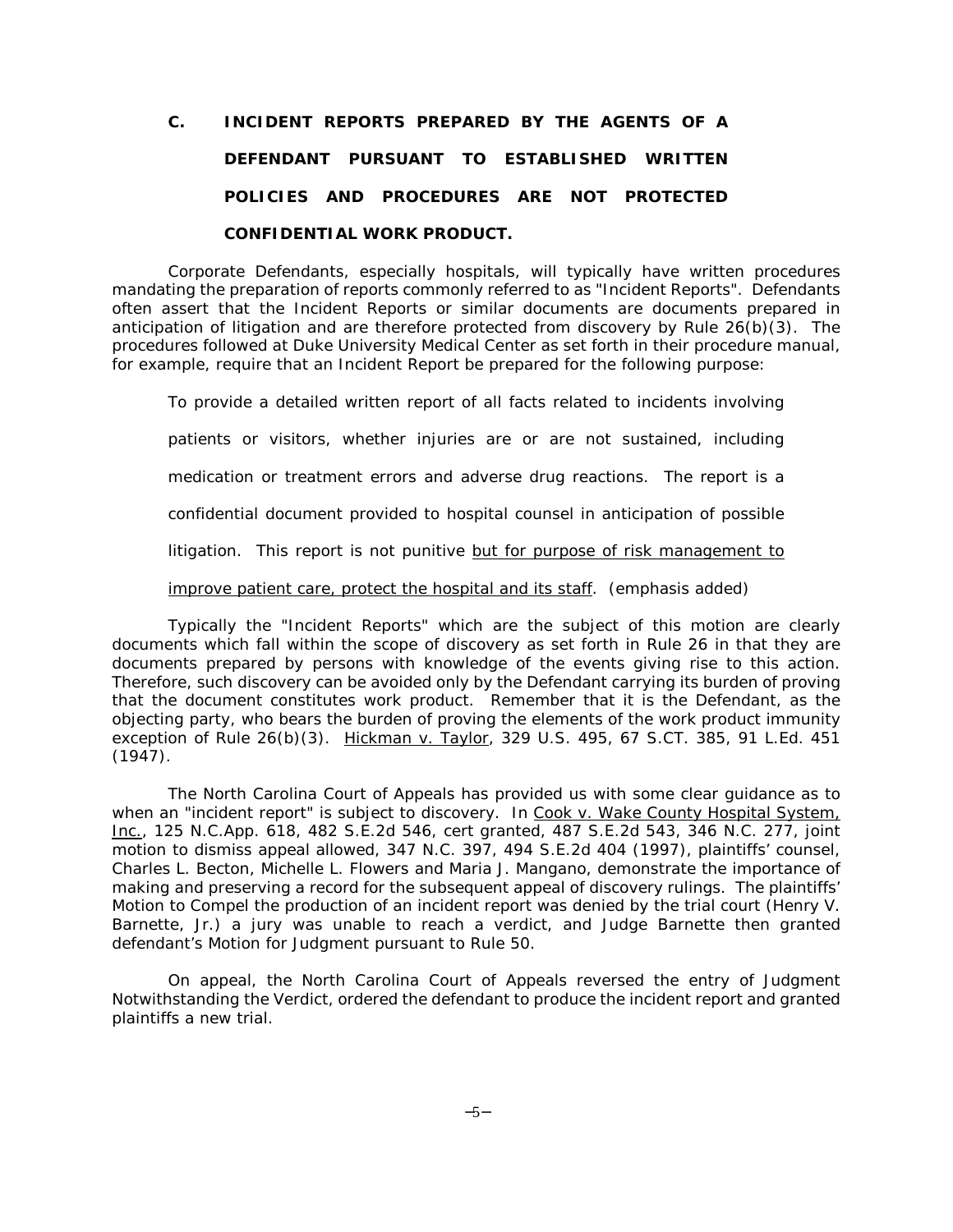Recognizing the sparsity of law on this issue in North Carolina, the Cook court relied upon Willis v. Duke, *supra.* and a federal case arising out of the Eighth Circuit, Simon v. G.D. Searle and Co., 816 Fed.2d 397 (1987).

The Cook court emphasized that pursuant to the holding in Willis the work product privilege applies only to materials which were "prepared under circumstances in which a reasonable person might anticipate a possibility of litigation." The court also emphasized that Willis recognized that the materials prepared in the ordinary course of business are not protected. Cook held that "even though litigation is already in prospect, there is no work product immunity for documents prepared in the regular course of business rather than for purposes of the litigation." Cook, 125 N.C.App. 618, 624, 482 S.E.2d 546, 551.

Cook emphasized the defendant's own written policies pertaining to incident reports, which are quoted extensively in the opinion. After reviewing those written procedures, the court stated:

Here defendant's accident reporting policy exists to serve a number of nonlitigation business purposes. These business purposes impose a continuing duty on hospital employees to report any extraordinary occurrences within the hospital to risk management. These duties exist whether or not the hospital chooses to consult its attorney in anticipate of litigation. Here, absent any other salient facts, it cannot be fairly said that the employee prepared the accident report because of the prospect of litigation. In short, the accident report would have been compiled, pursuant to the hospital's policy, regardless of whether Cook intimated a desire to sue the hospital or whether litigation was ever anticipated by the hospital. Id., 482 S.E.2d at 551.

The court specifically rejected the defendant's argument that "in the context of today's litigious society...only a person of extraordinary naivete would not expect Dr. Cook, an educated, sophisticated professional, to make a claim against the hospital."

The North Carolina Supreme Court granted defendant's Petition for Discretionary Review on the work product issue but the case was resolved between the parties prior to any decision. Cook is therefore the leading authority for the discovery of incident reports or similar documents in North Carolina.

Despite the fact that we now have the Cook decision, a survey of other jurisdictions and federal cases may be helpful for future efforts to obtain documents that do not fall squarely within the ruling of Cook.

There are two reported decisions from other jurisdictions that are extremely helpful on the point of getting incident reports. The cases of Sims v. Knollwood Park Hospital, 511 So. 2d. 154 (Ala. S.CT., 1987) and Kay Labs v. District Court, 653 P.2d 721 (Colorado S.CT., 1982) both held that hospital incident reports prepared by hospital employees pursuant to instructions from attorneys did not constitute work product prepared in anticipation of litigation and were therefore subject to discovery. Both holdings are supported by sound reasoning and can be used effectively to help persuade the trial judge to order the production of the incident reports.

In both Sims and Kay Labs the work product issue was before the courts in connection with negligence actions filed against hospitals. In Sims the plaintiff had sought production of all written reports concerning the injuries suffered by the plaintiff. The defendant objected to the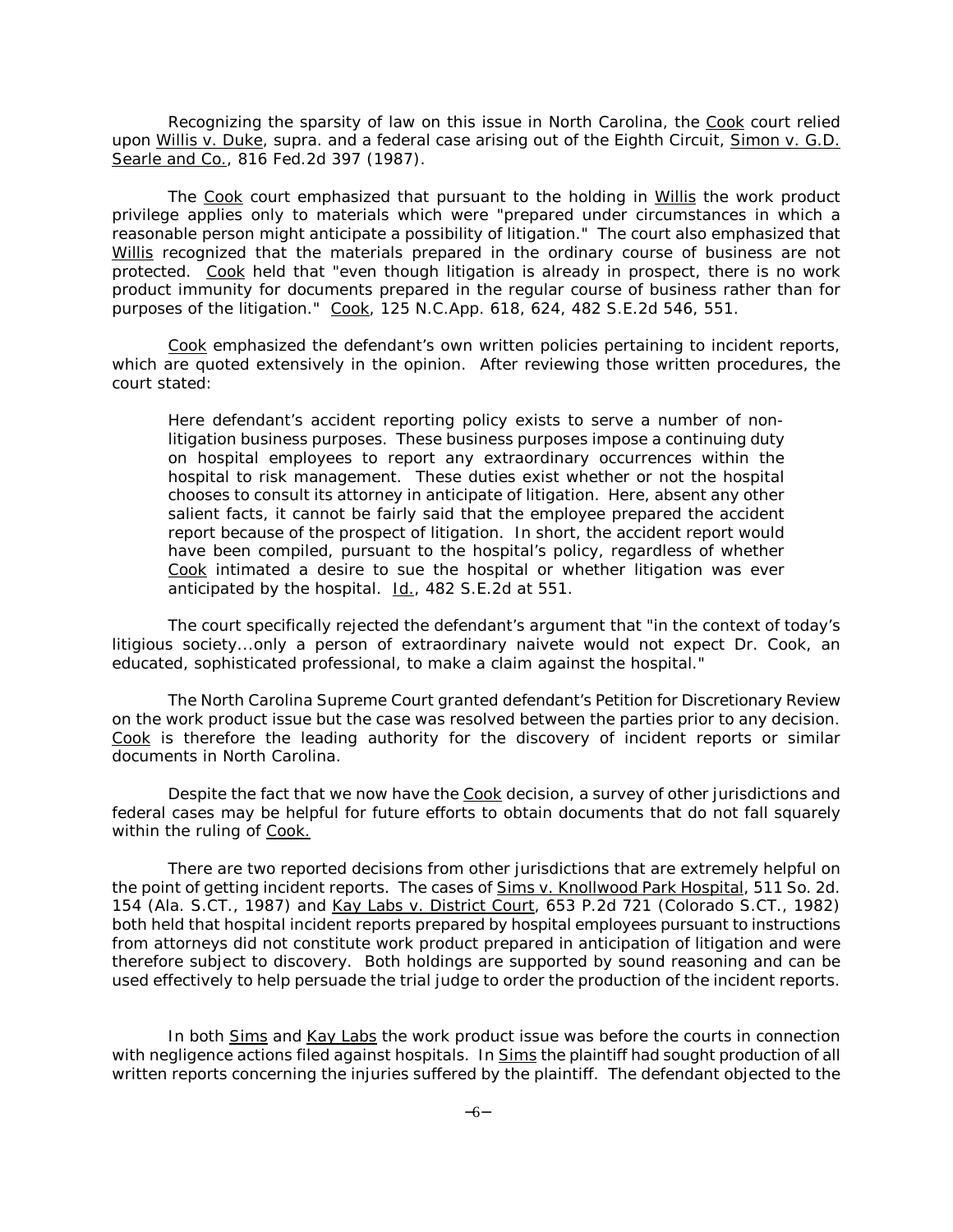production of its incident report on the grounds of work product. The trial court in Sims denied the plaintiff's discovery of the incident report. The report was prepared by defendant hospital's employee pursuant to instructions from the hospital's Risk Management and Legal Departments.

The document at issue in Sims known generally as the "Incident Report" was prepared on a form bearing the words "Confidential -For Attorney's Use Only". The explanation provided by the defendant hospital and rejected by the Alabama Supreme Court in Sims appears in 511 So.2d at p. 156 and is very similar to the explanation often provided by hospitals in litigation in support of their objection to production. In Sims, the defendant hospital's counsel stressed that the incident report was, as noted above, for the attorney's use only, and that it is prepared "when an incident occurs at the hospital which might result in some legal action and it is submitted to the risk manager for review and then turned over to the legal department".

The issue in Sims was whether the Incident Report was in fact "prepared in anticipation of litigation?" That question is always one which must be answered by the Court based upon the facts presented during an evidentiary hearing. It is my recommendation that you not allow the evidence to be submitted by affidavit unless you are confident that the affidavits do not satisfy the objecting party's burden. The evidence should more typically be presented from depositions or by the presentation of witnesses at the hearing regarding the circumstances of the preparation of the document. It is often the case that defendants present no evidence and simply argue to the court on the substantive law. I believe that in the event that happens and the trial judge denies the motion to compel, you should have a meritorious appeal on that denial if you have an adverse verdict at trial. If the appeal is successful, you may obtain a new trial with the benefit of the documents.

In its analysis of the work product question the **Sims'** court relied primarily on federal decisions interpreting the Federal Rules of Civil Procedure. Since the North Carolina Rules of Civil Procedure as they pertain to this issue are identical to the Federal Rules, you can freely cite the reasoning and rationale of the Federal Courts.

The Incident Reports are usually prepared by someone with personal knowledge of the event. Therefore, statements reflected in those Incident Reports are nothing more than statements of witnesses entered at a time in close proximity to the incident. A written statement of a witness, whether prepared by him and later delivered to an attorney, or drafted by an attorney and then adopted by the witness, is not properly considered to be the "work product" of an attorney. Scourtes v. Albrecht Grocery Company, 15 F.R.D. 55 (N.D. Ohio 1953).

Additionally most policies pertaining to Incident Reports will require that they be filed routinely in the ordinary course of business for every injury incident which occurs. Although some may record information about an incident which ultimately leads to litigation, many do not. The mere possibility that litigation may arise, or the mere fact that litigation does in fact occur, does not protect materials prepared by an attorney with the protection of a work product privilege. Diversified Industries, Inc. v. Meredith, 572 F.2d 596 (8th Cir. 1977), cited in Binks, Supra., 702 F.2d 1119. Therefore it should certainly not protect materials prepared by witnesses.

In Kay Laboratories v. District Court of Pueblo County, 53 P.2d 721 (1982), the Supreme Court of Colorado, construing Rule 26 of the Colorado Rules of Civil Procedure, which is the same as that of North Carolina, held that a hospital incident report prepared by an employee of a defendant hospital in an action based in negligence, pursuant to standard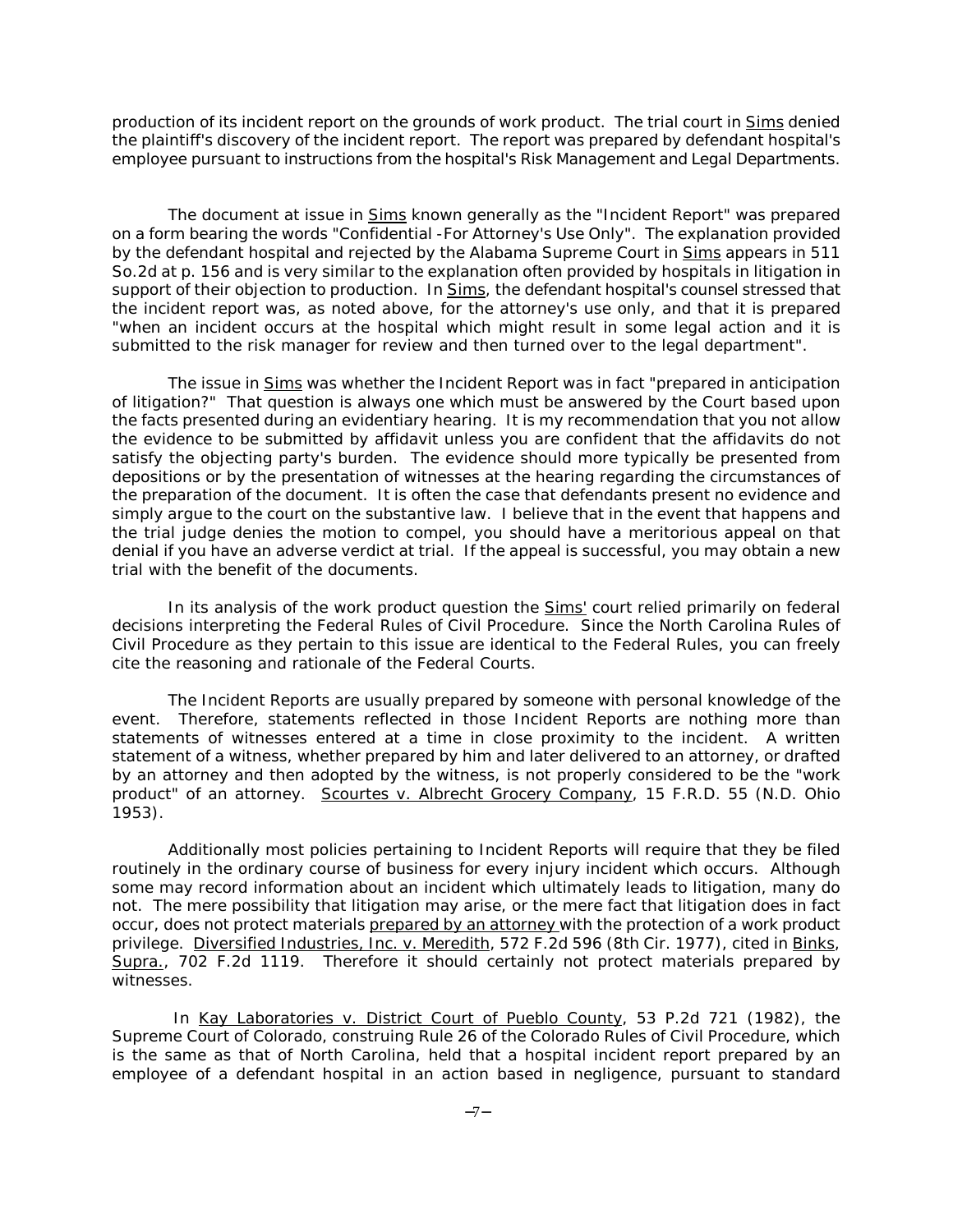procedure within eight hours after the incident occurred, was not protected from discovery on the grounds of work product. In Kay Labs, the incident report was prepared on a pre-printed incident report form provided by the defendant hospital's insurance adjuster. The Kay Labs' court stressed that the report was obviously prepared in the normal course of business regardless of whether the incident would realistically lead to litigation.

#### **D. ADDITIONAL CONSIDERATION OF THE ATTORNEY CLIENT PRIVILEGE IN THE CONTEXT OF CORPORATE INVESTIGATIONS**

You may encounter an objections which asserts the attorney-client privilege in addition to the work product privilege. If the court finds the existence of the attorney client privilege, as opposed to the work product privilege, the information is absolutely protected and showing need will not overcome the privilege. You will often face a defendant's assertion that risk management's interview of witnesses at the direction of counsel is absolutely protected by Upjohn Company v. United States, 449 U.S. 383, 66 L. Ed.2d 584, 101 S.C. 677 (1981). However, the Upjohn decision is strictly limited to the facts of that case, a point which is emphasized in the opinion. In Upjohn the court stressed that the corporate officers specifically directed that the in-house counsel conduct an investigation as to certain payments to foreign governments in order to ascertain whether any illegal conduct had occurred. Based on that directive, the in-house counsel of Upjohn, with the assistance of privately retained counsel, prepared questionnaires that were then disseminated to targeted individuals with specific instructions that the attorneys were investigating the payments and that the investigation was "highly confidential". Id. 449 U.S. at 387. Generally you will find that in-house counsel and the office of risk management initiated the investigations, not corporate superiors.

In Upjohn, there was a specific notice of a legal claim and the information sought was to enable Upjohn's counsel to render legal advice. Typically the incident reports and interviews are conducted by a risk manager as a matter of routine business policy. You should try to establish that the defendant's motivation for gathering the information is not related to enabling counsel to render legal advice. Often you can find such a purpose in the hospital's risk management regulations or a statute. To be privileged, among other things, the primary purpose of the attorney-client communication must be the seeking or giving of legal advice or service. N.C. Electric Membership Corp. v. Carolina Power and Light Co., 110 F.R.D. 511, 513 (M.D.N.C. 1986). The privilege applies only to communications "on the faith of", "and in consequence of" the attorney-client relation. Hughes v. Boone, 102 N.C. 117, 141 (1889).

The attorney client privilege will be strictly construed. Fisher v. U.S., 425 U.S. 391 (1976) (the privilege applies only to disclosures, necessary to obtain legal advice, which might not have been made absent the privilege). Courts have held that "in order for the privilege to apply, the attorney receiving the communication must be acting as an attorney and not simply as a business advisor. (citations omitted). In fact, for the privilege to apply, the client's confidential communication 'must be for the primary purpose of soliciting legal, rather than business, advice." Henson v. Wyeth Laboratories, Inc., 118 F.R.D. 584, 587 (W.D. Va. 1987).

In addition to the hospital's own policy and procedure's manual, look to the state's statutes as a potential source of a reason for conducting the interviews or investigation. For instance, North Carolina General Statutes 131E-96 requires:

(a) Each hospital shall develop and maintain a risk management program which is designed to identify, analyze, evaluate, and manage risks of injury to patients, visitors, employees, and property through loss reduction and prevention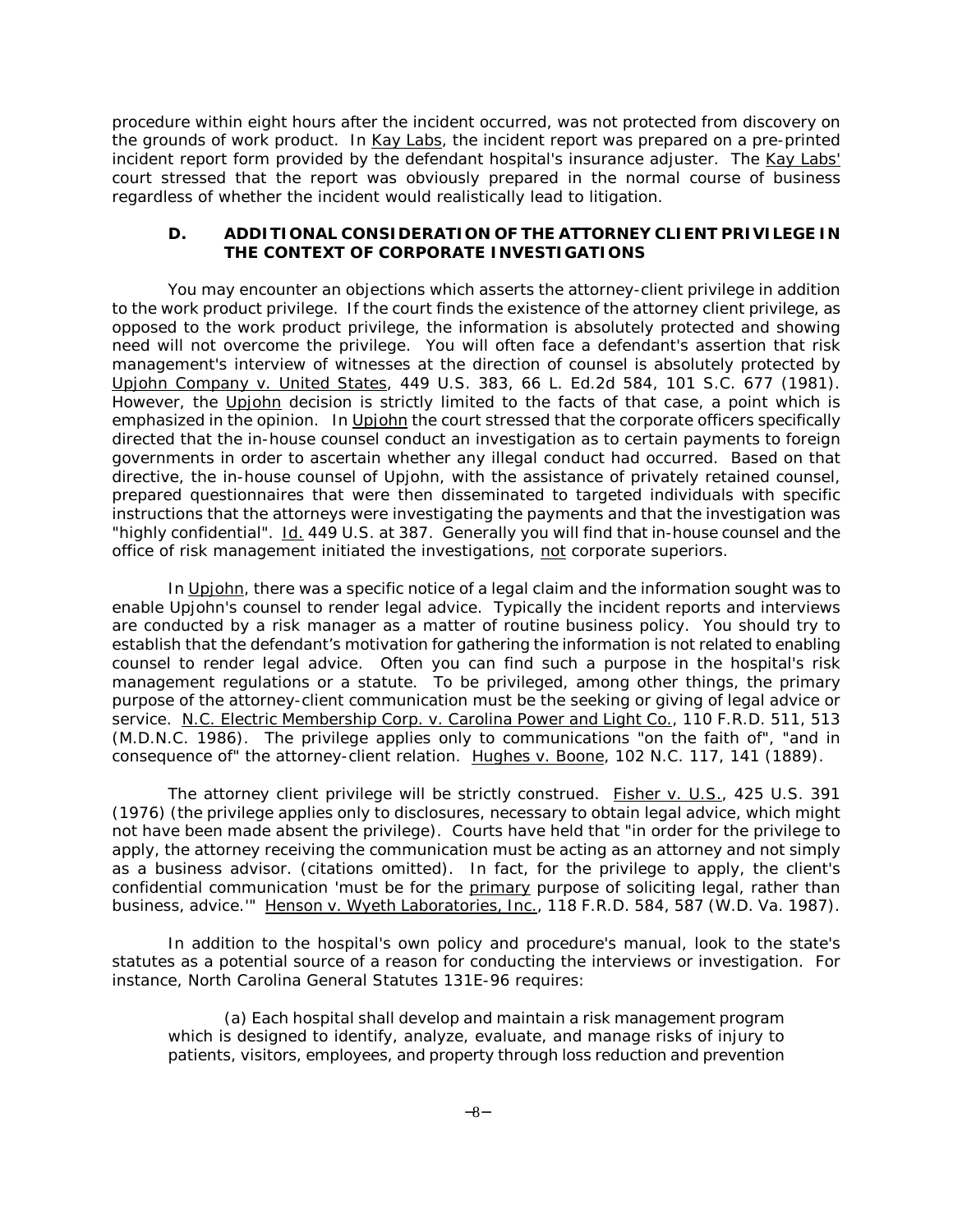techniques and quality assurance activities, as prescribed in rules promulgated by the Commission.

If the hospital is accredited, then it is subject to the requirement imposed by the Joint Commission on the Accreditation of Healthcare Organizations, that the hospital maintain procedures for investigations necessary to assure and improve Quality Assurance and patient care. With a good investigation and research you will probably find other reasons why the hospitals conduct such interviews and obtains such statements in the ordinary course of business, and not simply for the purpose of rendering legal advice.

Samaritan Foundation v. Goodfarb, 176 Ariz. 497, 862 P.2d 870, 26 A.L.R.5th 893 (1993) is a very noteworthy decision regarding the treatment of attorney client privilege in the contest of a corporate hospital defendant. The court in Goodfarb discusses the policy behind the attorney client privilege and the Upjohn decision at length. You should read this case if attorney client privilege is asserted by a hospital in connection with statements obtained by risk management. The Arizona Supreme Court addressed the issue of when the attorney client privilege was available to a corporate hospital in a medical negligence case. That Court held that the interviews conducted by a paralegal at the direction of corporate counsel of witnesses in the operating room at the time of the negligence were not protected by the attorney client privilege and affirmed the order directing the production of those statements. The Supreme Court rejected the Arizona Court of Appeal's creation of a "qualified attorney client privilege" which could be overcome by a showing of need. Instead, the Court ruled that if the employee witness was being interviewed about conduct of the employee for which the corporation may be vicariously liable, then the statements were absolutely privileged as attorney-client communications. However, if the employee was simply a witness to the actions of others, the privilege does not apply.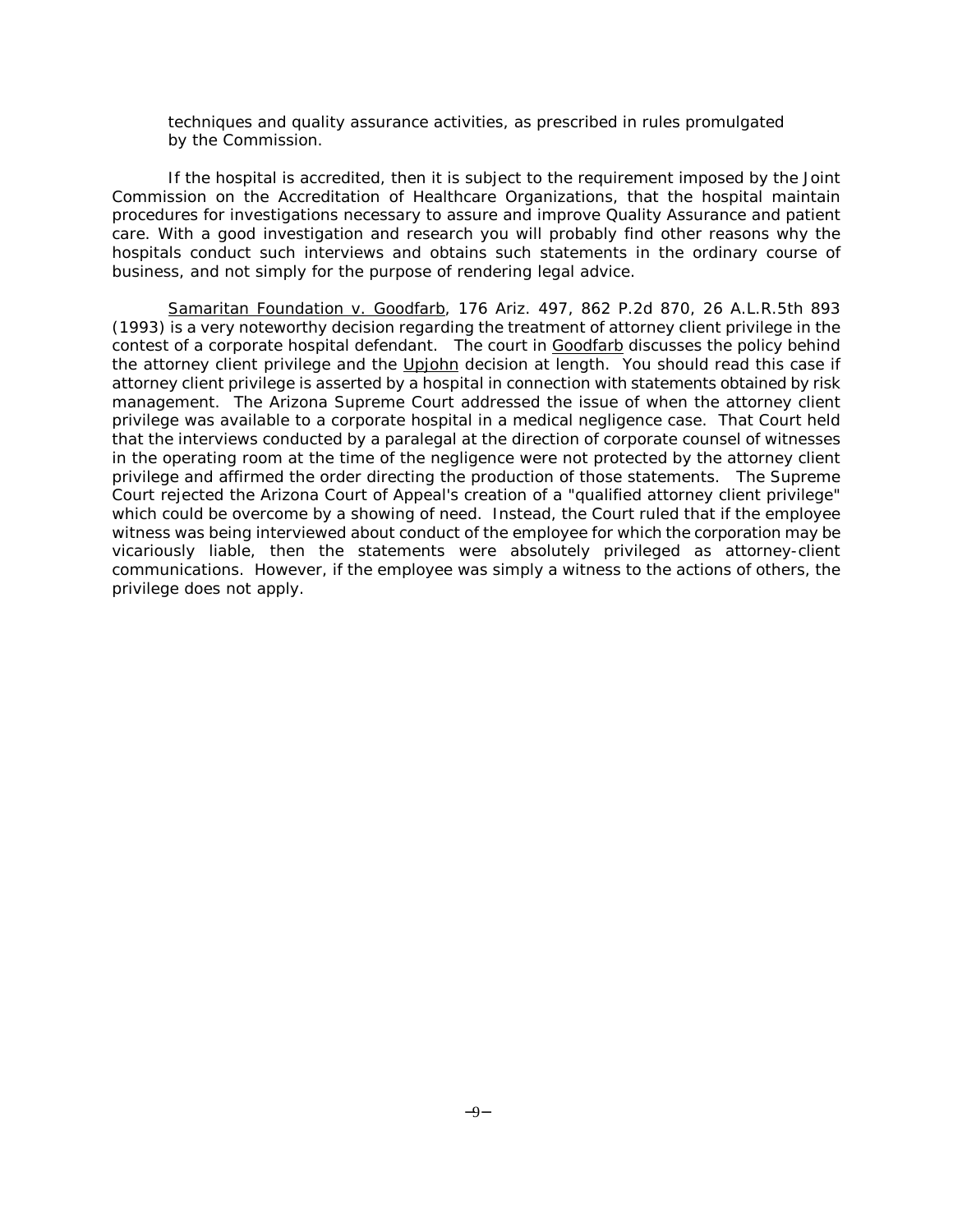# **E. WITNESS STATEMENTS, EVEN IF PREPARED AT THE REQUEST OF DEFENDANT'S OFFICE OF RISK MANAGEMENT, IN-HOUSE COUNSEL OR INSURANCE ADJUSTER ARE NOT PRIVILEGED PURSUANT TO RULE 26(B)(C).**

If witness statements were obtained by the defendant, or defendant's in house counsel, you will meet a work product objection. When you move to compel production, emphasize that a witness statement, whether prepared by him and later delivered to an attorney, or drafted by an attorney and then adopted by the witness, is not properly considered to be the "work product" of an attorney. Scourtes v. Albrecht Grocery Company, 15 F.R.D. 55 (N.D. Ohio 1953).

In Phillips v. Dallas Carriers, 133 F.R.D. 475 (M.D.N.C. 1990), The United States District Court for the Middle District of North Carolina held that the Defendant driver's statement given to the defendant's insurer on the day of the accident was not protected by the attorney client privilege and that the plaintiff was entitled to production even if it was covered by the work product privilege. The court in Phillips did not actually reach the issue of whether or not the statement was in fact work product but rather resolved the issue by stating that even if you assume it is, the plaintiff is entitled to it because of need. In Phillips the plaintiff motorist had no memory of the collision and the defendant was asserting the claim of contributory negligence.

Our Fourth Circuit Court of Appeals Court in McDougall v. Dunn, 468 F.2d 468 (4<sup>th</sup> Cir. 1972) considered whether statements taken by an insurance adjustor qualified as work product. The Court noted that the statements were made before the plaintiff had employed counsel and before any notice of claim had been given. The Court indicated that the statements were secured by the claim adjuster in the regular course of his duties as an employee of the insurance company and presumably were incorporated in the files of the company. The Court at 468 F. 2d at 473 quoted Thomas Organ Co. v. Jadranska Slobodna Plovidba (D.C.III.1972) 54 F.R.D. 367, 372, wherein it was stated:

This trend which was followed in the framing of Rule 26(b)(3) compels the Court to conclude that any report or statement made by or to a party's agent (other than to an attorney acting in the role of counselor), which has not been requested by nor prepared for an attorney nor which otherwise reflects the employment of an attorney's legal expertise must be conclusively presumed to have been made in the ordinary course of business and thus not within the purview of the limited privilege of new Rule  $26(b)$  (3) and  $(b)(4)$ ." (emphasis added)

In National Union Fire Insurance Company v.. Murray Sheet Metal Company, Incorporated, 967 F. 2d 980 (4<sup>th</sup> Cir 1992) the Fourth Circuit likewise considered the contention of the Defendant that it did not need to produce in house reports because they had been prepared in anticipation of litigation. The Court stated at page 984:

We take notice of the fact that members of society tend to document transactions and occurrences to avoid the foibles of memory and to perpetuate evidence for the resolution of future disputes. And because litigation is an ever-present possibility in American life, it is more often the case than not that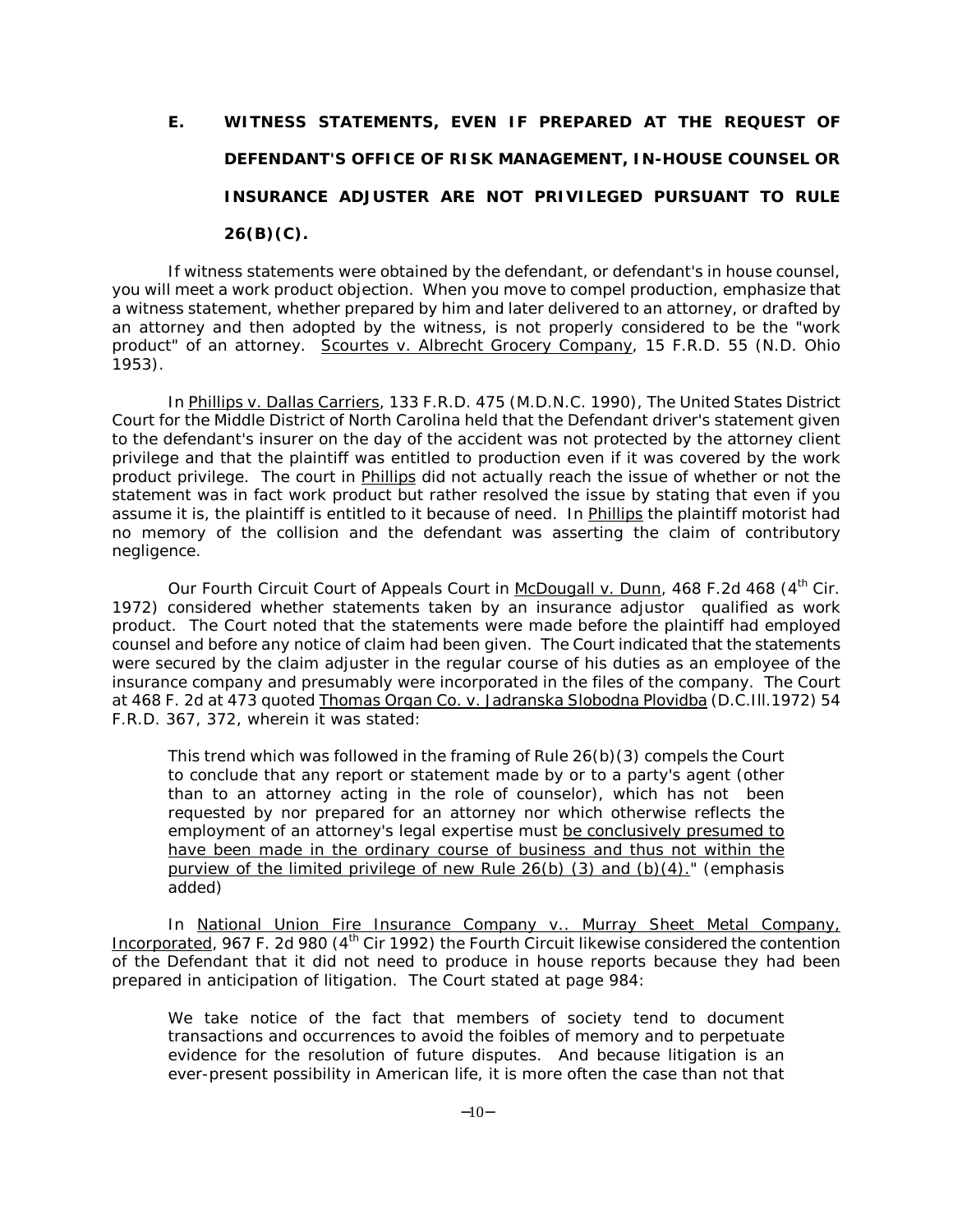events are documented with the general possibility of litigation in mind. Yet, "[t]he mere fact that litigation does eventually ensue does not, by itself, cloak materials" with work product immunity. (citations omitted and emphasis added)

The Court noted that the underlying reason for the document is more controlling than what the parties call it, stating at 984:

Thus, we have held that materials prepared in the ordinary course of business or pursuant to regulatory requirements or for other non-litigation purposes are not documents prepared in anticipation of litigation within the meaning of Rule 26(b)(3). (citation omitted) Following any industrial accident, it can be expected that designated personnel will conduct investigations, not only out of a concern for future litigation, but also to prevent reoccurrences, to improve safety and efficiency in the facility, and to respond to regulatory obligations. Determining the driving force behind the preparation of each requested document is therefore required in resolving a work product immunity question. (emphasis added)

Where statements made, or reports filed, are such as would be made by corporate employees in the usual and regular course of normal business procedure, despite the fact that the corporation is on notice that a claim is likely, and despite the fact that the statement or the document was made at the direction of the corporation's counsel, the statement or report is not protected by the work product privilege. Virginia Electric & Power Company v. Sun Shipbuilding & D. D. Company, 68 F.R.D. 397 (D.C.Va., 1975.)

In Southern Railway Company v. Lanham, 403 F.2d 119, 33 A.L.R.3d 427 (5th Cir. 1968) reh den 408 F.2d 348 (1969) the United States Court of Appeals for the Fifth Circuit held that the plaintiffs were entitled to obtain the production of statements obtained from members of a train crew within a few days after the train accident giving rise to the litigation. In a lengthy and well reasoned opinion, the court in Lanham stressed that the plaintiffs would be substantially disadvantaged at trial if the plaintiffs did not have access to the witness statements taken at a time of close proximity to the events giving rise to the lawsuit. Witness statements obtained shortly after the incident are certainly more likely to be accurate than the information which could now be obtained by way of deposition.

The Lanham court did not compel the production of the investigative reports which contained the mental impressions and valuations of the claim agents. If redaction is necessary in order to protect the mental impressions of in-house counsel, that can be accomplished by the Court after an In Camera review of the subject statements. In fact, you should always secure opposing counsel's commitment to bring the disputed documents to the hearing so that the judge may review them In Camera. You can certainly subpoena them. The trial judge will most likely want to review the actual documents themselves and can redact those portions not discoverable. There may be unintended benefits also, I once had a judge, after reviewing the documents but before making his decision, talk to counsel about status of settlement and made the comment that "it seems like in a case like this where liability is not really being contested there ought to be a settlement". Well, that was the first I'd heard about liability not being contested so obviously the documents were probably going to help me.

The case of Scourtes v. Albrecht, 15 F.R.D. 55 (U.S.D.C., Northern District Ohio, 1953) is instructive. In Scourtes the court held that:

The written statement of a witness, whether prepared by him and later delivered to the attorney, or drafted by the attorney and adopted by the witness, is not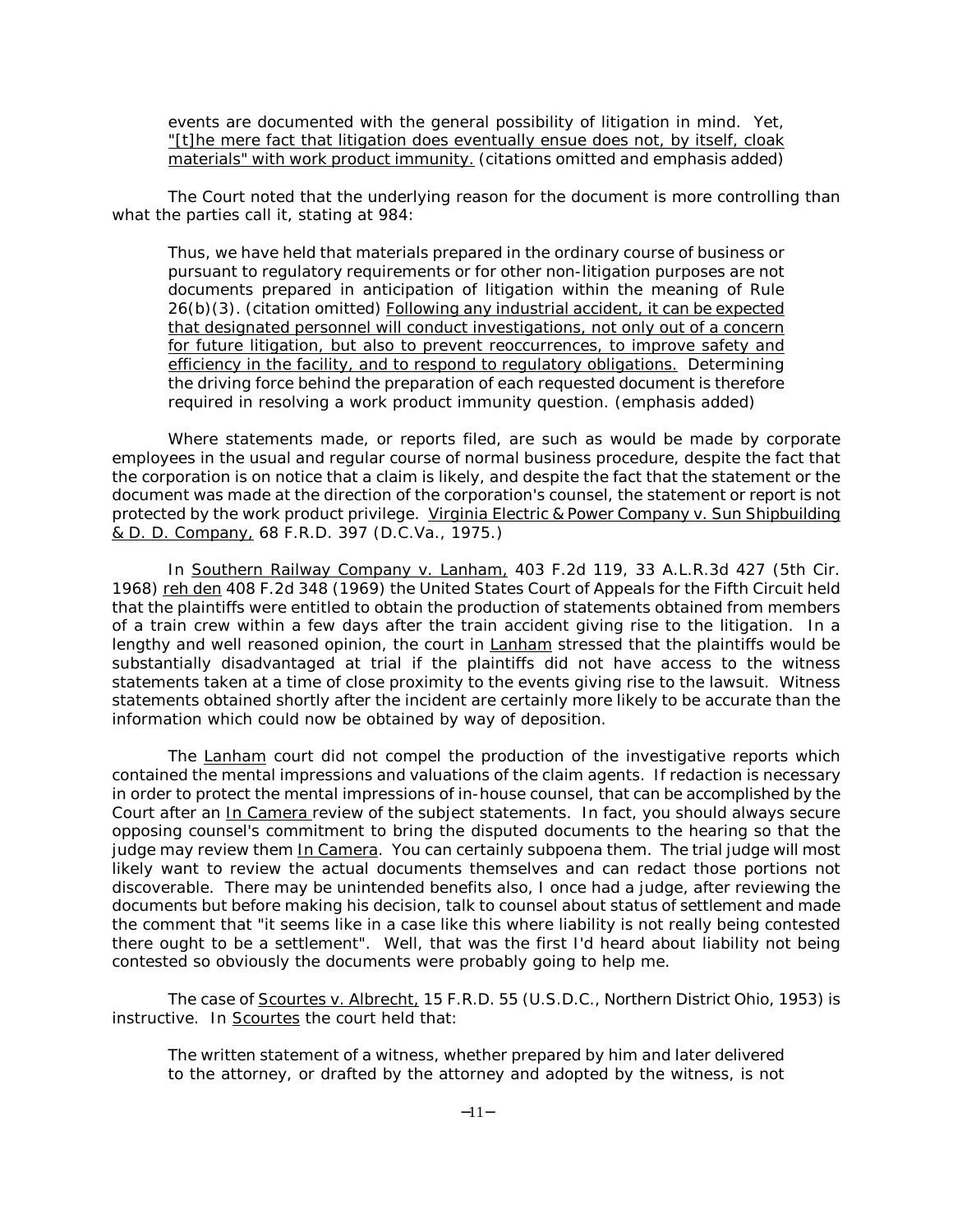properly considered the "work product" of an attorney. It records the mental impressions and observations of the witness himself and not those of the attorney.

#### Id at p.  $58.<sup>3</sup>$

 $\overline{a}$ 

Statements obtained from witnesses by employees of defendant in the ordinary course of the business are discoverable:

If in connection with an accident or an event, a business entity in the ordinary course of business conducts an investigation for its own purposes, the resulting investigative report is producible in civil pre-trial discovery. As stated in Soeder v. General Dynamics Corporation, 90 F.R.D. 253 (D.Nev. 1980) the distinction between whether defendant's "in-house" report was prepared in the ordinary course of business or was "work product" in anticipation of litigation is an important one. The fact that a defendant anticipates the contingency of litigation resulting from an accident or event does not automatically qualify an "in-house" report as work product.

See also Janicker v. George Washington University, 94 F.R.D. 648 (U.S.D.C., District of Columbia, 1982). The Janicker court stressed that there must be some objective facts establishing an "identifiable resolve to litigate" before the investigative efforts begin in order for the work product doctrine to apply. In applying that analysis the Janicker court ordered the production of the defendant's in-house investigative report. The court went on to hold that the investigative file accomplished by the insurance company and the attorney representing the defendant after suit was filed were not discoverable.

Other jurisdictions have also considered the question of whether pre-litigation reports prepared by the defendant pursuant to a routine practice constitute privileged work product and decided that issue in favor of discovery and against a finding of privilege. In Airocar, Inc. v. Goldman, 474 So.2d 269 (Fla. App. 4 Dist. 1985) the court held that reports prepared by the defendant bus company's drivers pursuant to company procedures in connection with any "incident" was not protected by the work product privilege.

In Consolidation Coal Co. v. Bucyrus-Erie Co., 432 N.E.2d 250, the court ordered production of a report prepared by an engineer on the grounds that

"...the report is actually a notebook that contains objective and material information consisting of mathematical computations, formulae, tables, drawings, photographs, industry specification data, and handwritten notes. It

In the Scourtes case the court nevertheless denied the plaintiff's motion to produce the documents but solely on the grounds that the plaintiff had failed to show "good cause". The Scourtes decision was rendered at a time that good cause was required as a  $\overline{pre-condition}$  to obtaining an order to produce documents. Good cause is of course no longer required.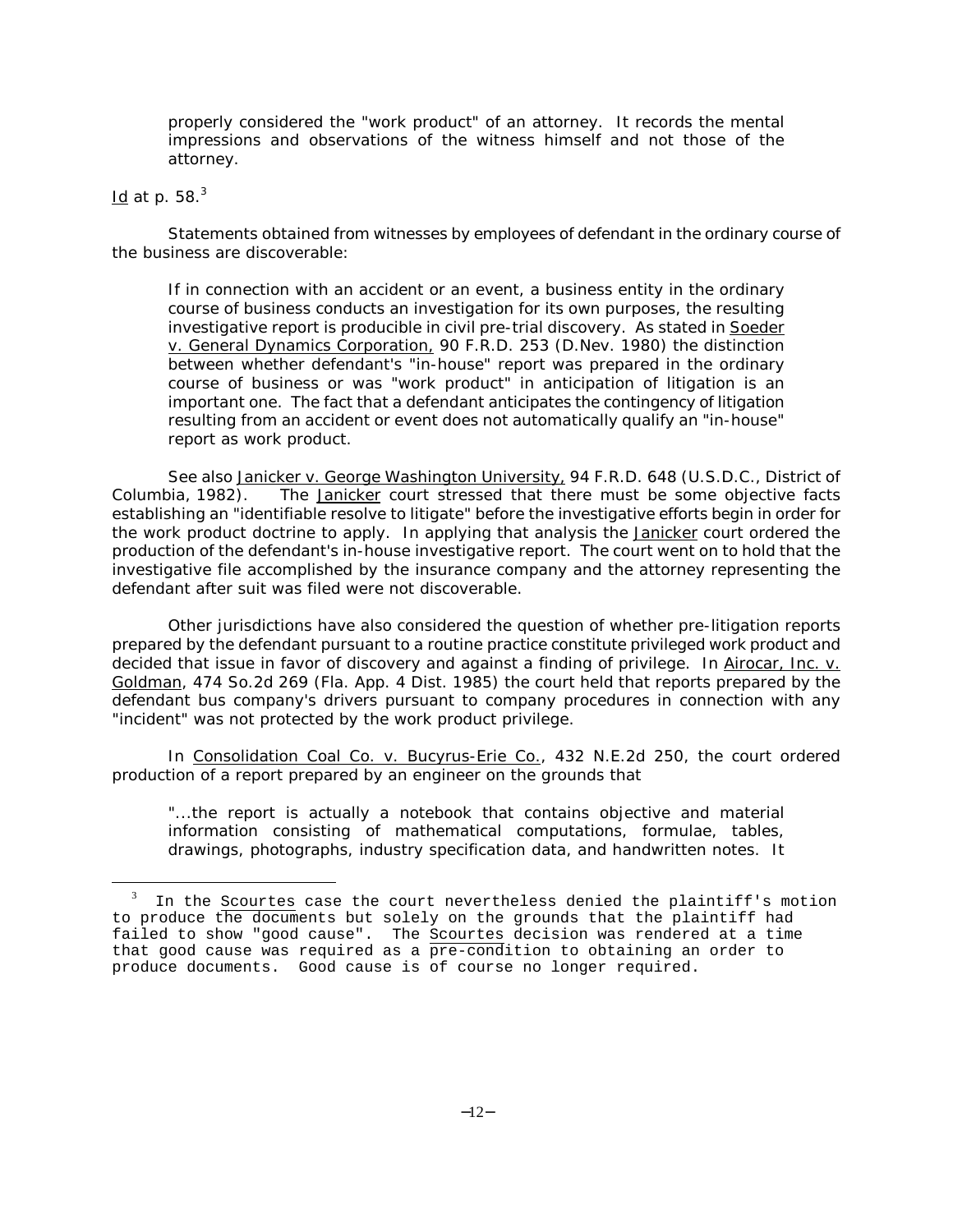does not reflect or disclose the theories, mental impressions or litigation plans of B-E's attorneys. Nor is it the product of the attorney's mental processes. Sailors never communicated with the legal department prior to preparing this material, nor was he advised by his superior, who had requested Sailor's help, as to what the theories or plans of the attorneys were relative to this litigation. He was simply asked to analyze pieces of the machinery and render an opinion as to what had occurred."

In Miles v. Bell Helicopter Co., 385 F. Supp. 1029, 1033 (N.D. Ga. 1974), the court held that accident reports prepared immediately after a helicopter crash "merely on the contingency that litigation might well arise from the helicopter crash" were not work product within the meaning of Rule 26(b)(3) and granted plaintiff's motion to compel production of documents. In the absence of specific, pending litigation, materials prepared during investigation of such accidents do not merit immunity.

## **F. INCIDENT REPORTS AND WITNESS STATEMENTS MAY STILL BE**

## **DISCOVERED EVEN IF THEY ARE DETERMINED TO BE PRIVILEGED WORK**

#### **PRODUCT.**

The North Carolina Rules of Civil Procedure allow for the production of documents covered by the work product privilege upon a showing that the plaintiff has a substantial need for the material and is unable without due hardship to obtain the substantial equivalent to the materials by other means. See generally, The Attorney-Client Privilege and the Work-Product Doctrine, 2nd Edition, American Bar Association, Pages 130-139.

Do not approach the hearing just on the issue of privilege. Be prepared to argue grounds for obtaining the documents even if privileged. The importance of that victory will become apparent on appeal because if the trial judge rules that the plaintiff is entitled to the material even if the privilege applies, the appeal of the privilege issue becomes much less important. You argue that you should nonetheless be allowed to obtain the statements on the grounds of substantial need and the inability to obtain the same information through other procedures.

Generally the only means available to plaintiffs at the time of the hearing is to take the witnesses' depositions. This is generally years after the event, depending on when your client came to you and how quickly you filed. Obviously a witnesses' ability to recall specific factual details has diminished over time and cases have held that this factor alone should justify the production of the witness statements. McDougall v. Dunn, 468 F.2d 468, 474 (4th Circuit 1972); Southern Railway Company v. Lanham, supra. In Lanham the court ordered the notes of interviews with the train crew produced, in part, because the depositions of the witnesses, taken well after the accident had occurred, would be less reliable than their immediate impression of the facts contained in the prior statements.

The courts have been unequivocal in ordering the production of witness statements where witnesses do not recollect events or time has elapsed since the incident occurred. In United States v. Murphy Cook and Company, 52 F.R.D. 363 (E.D. Pa, 1971), the court stated succinctly,

There is no doubt that production of a statement should be ordered if a witness has a faulty memory and can no longer relate details of the event [and]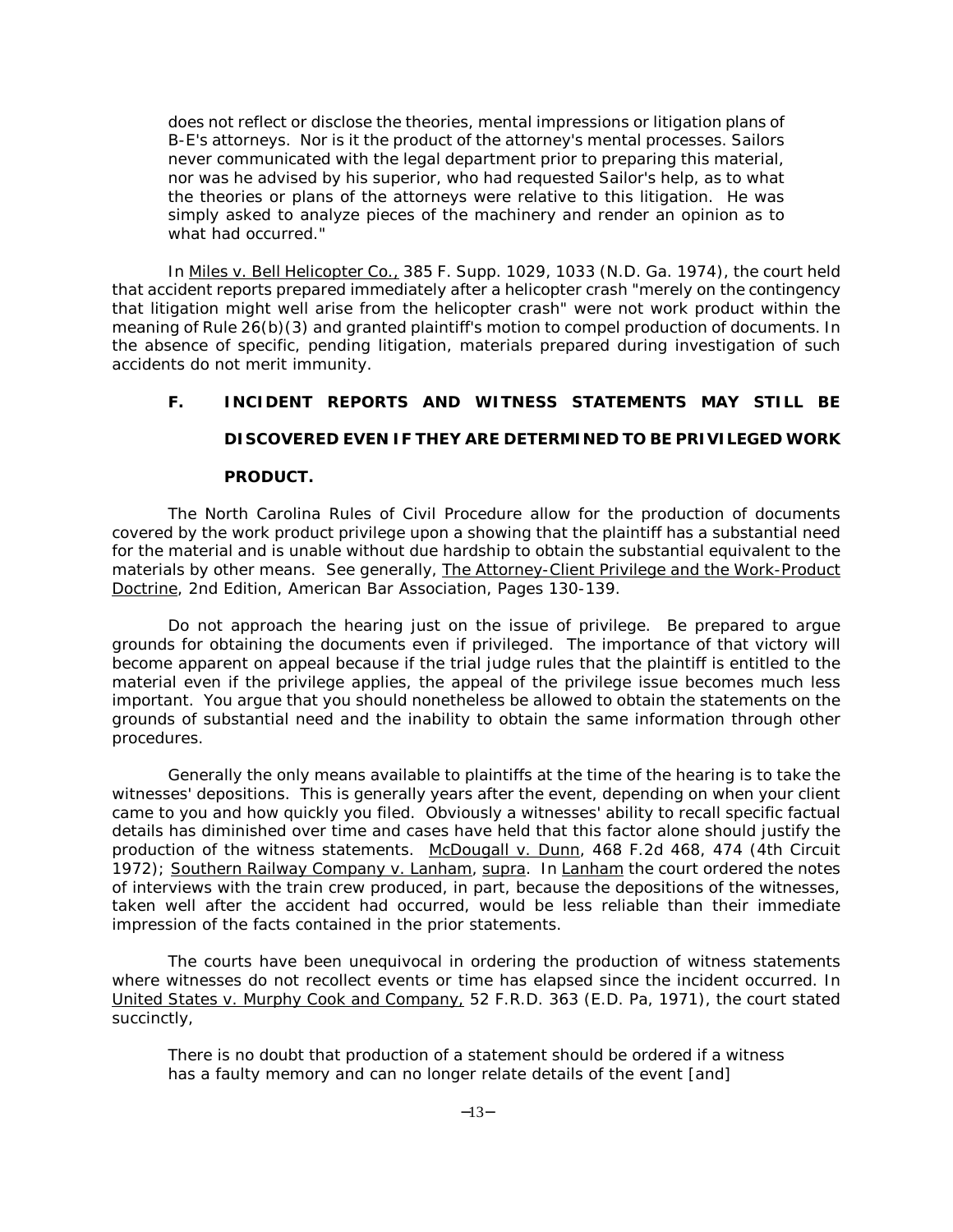The mere lapse of time is in itself enough to justify production of material otherwise protected as work product...The notion that memory fades with the passage of time needs no demonstration.

#### **G. CONCLUSION**

Start preparing for the inevitable hearing on the work product materials early through your depositions, interrogatories and request for documents.

Force the Defendants to provide sufficient information about the document so that you can determine if it is in fact work product. Don't simply take their assertion that it is.

Make sure that the trial judge clearly understands that it is the party asserting the privilege that must carry the burden of proof on that issue.

Have the subject documents present at the hearing so that the judge can make an in camera review.

Resist the stipulation of facts and force the Defendants to meet their burden with evidence.

A number of factors seem to be present in the various cases from other jurisdiction and you should try to emphasize facts in your favor on each of the factors. The trial judge should be more inclined to grant the request when some of the following circumstances apply:

- 1. That the report or statement is made by a person with actual knowledge of the event.
- 2. That the report or statement was made at or near the time of the event in litigation.
- 3. That it was prepared as part of a normal routine or pursuant to some other duty.
- 4. Does the document serve purposes other than simply helping to prepare for litigation. For example, is it mandated as part of an accredited hospital's duty to require investigations as part of its quality control program.
- 5. Is it going to be difficult to obtain the information at this point in time from some other source
- 6. Was defendant on actual or implied notice of a claim at the time the document was prepared.
- 7. Does the document contain the mental impressions of its author or does it simply cover factual events.

#### **II. PEER REVIEW PRIVILEGE**

North Carolina protects information generated by a medical review community conducting proceedings which are typically referred to as "peer review." North Carolina General Statute §131E-95(b) provides that statutory protection. Additionally, N.G.C.S. §90-21.22 entitled "Peer Review Agreements" authorizes the North Carolina Medical Board to adopt rules allowing for agreements between the North Carolina Medical Board and the North Carolina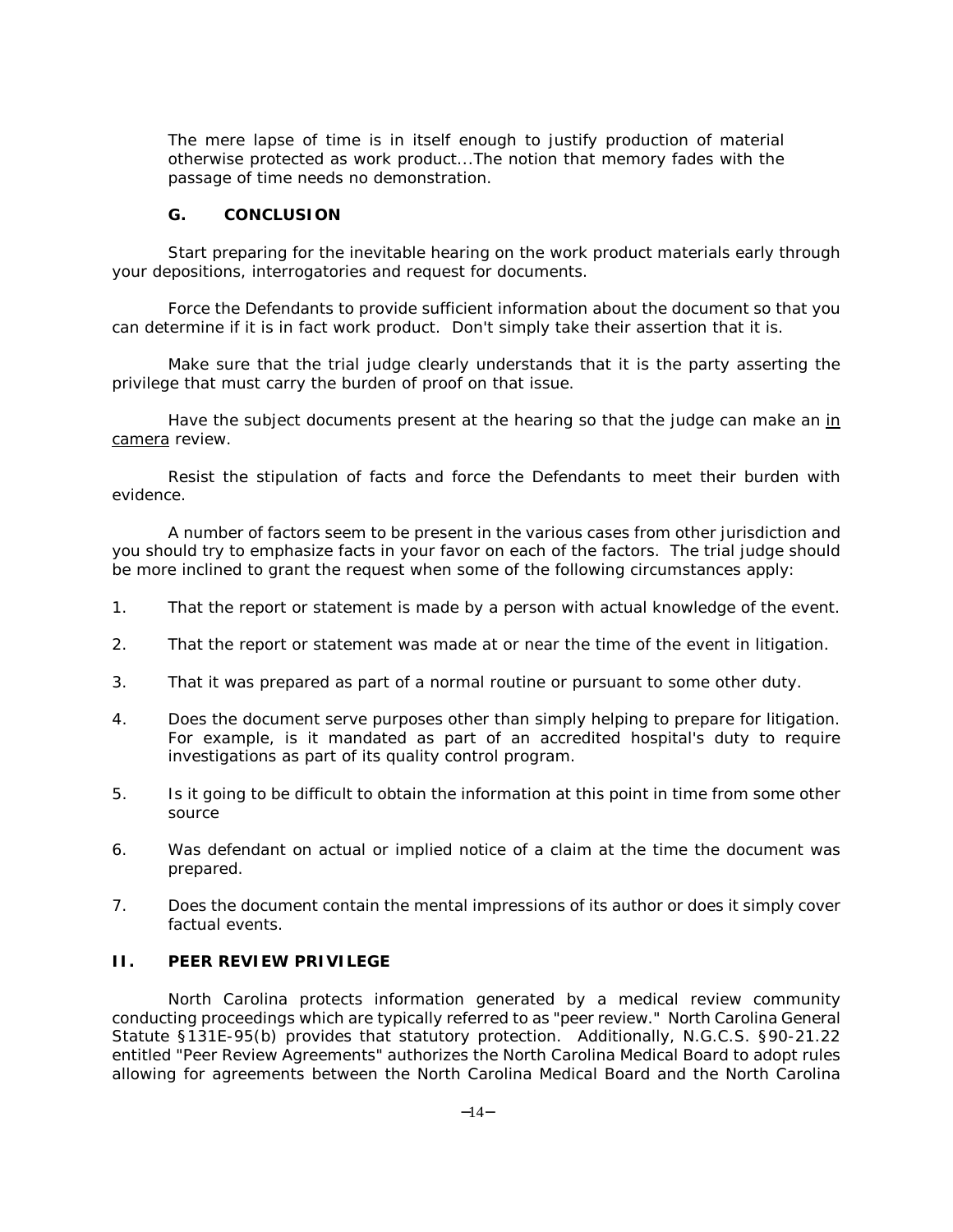Medical Society. The purpose of these agreements are to establish procedures for the investigation, review, and evaluation of records, reports, complaints, litigation and other information about the practices and practice patterns of physicians licensed by the Board. Pursuant to §90-21.22(b) such agreements shall provide assurances of confidentiality for "nonpublic information" and of the review process. Section 90-21.22 also protects information received by and generated by programs for impaired physicians.

Shelton v. Morehead Memorial Hospital, 318 N.C. 76, 347 S.E.2d 824 (1986) was the first and only North Carolina Supreme Court decision addressing the scope of the protections afforded by §131E-95. In Shelton plaintiffs had filed suit alleging negligence on the part of individual surgeons and corporate negligence because of the Board of Trustees and the Executive Committee of its medical staff's negligence in allowing the physicians to continue to practice at the hospital after the defendant hospital knew, or should have known, that the physicians were not fit to practice medicine. The plaintiffs attempted to learn, by way of interrogatories, the identity of all records relating to personnel decisions, disciplinary investigations, peer evaluations, credentials and competence reviews and patient complaints against the individual physicians. Plaintiffs subsequently sought the identity of the custodian of any such records and the production of those records.

The plaintiffs issued a notice for the deposition of the former chief executive officer of the hospital directing him to produce those same documents at his deposition. The defendants moved to quash the subpoena and for a Protective Order preventing the requested discovery, relying upon N.C.G.S. §131E-95.

The North Carolina Supreme Court ruled that the protection afforded by §131E-95 was limited as applied to the requested information. The summary of its holding can be stated as follows:

- 1. Records of the hospital's medical review committee relating to the investigation of alleged medical negligence were protected.
- 2. Information and documents known to the former chief executive officer were protected only to the extent that such knowledge or documents came from the medical review committee. Information which the chief executive officer gained from other sources was not protected and therefore subject to discovery.
- 3. Records of the hospital's Board of Trustees were not protected since the Board of Trustees was not a medical review committee. The court acknowledged however, that if the Board of Trustees was in possession of documents that were otherwise privileged by the statute, the mere possession by the Board of Trustees did not defeat that protection.

When assessing whether to pursue the production of documents or other information to which defendants lodge a peer review objection, be mindful of the following principles set forth in Shelton.

1. Is the source of the information a "medical review committee"? N.C.G.S. §131E-76(5) defines "medical review committee" in pertinent part as, "A committee...of a medical staff of a licensed hospital...which is formed for the purpose of evaluating the quality, cost of, or necessity for hospitalization or health care, including medical staff credentials." You will be entitled to discover facts sufficient for you, and ultimately the court, to determine whether the body from whom the information is sought is indeed a medical review committee.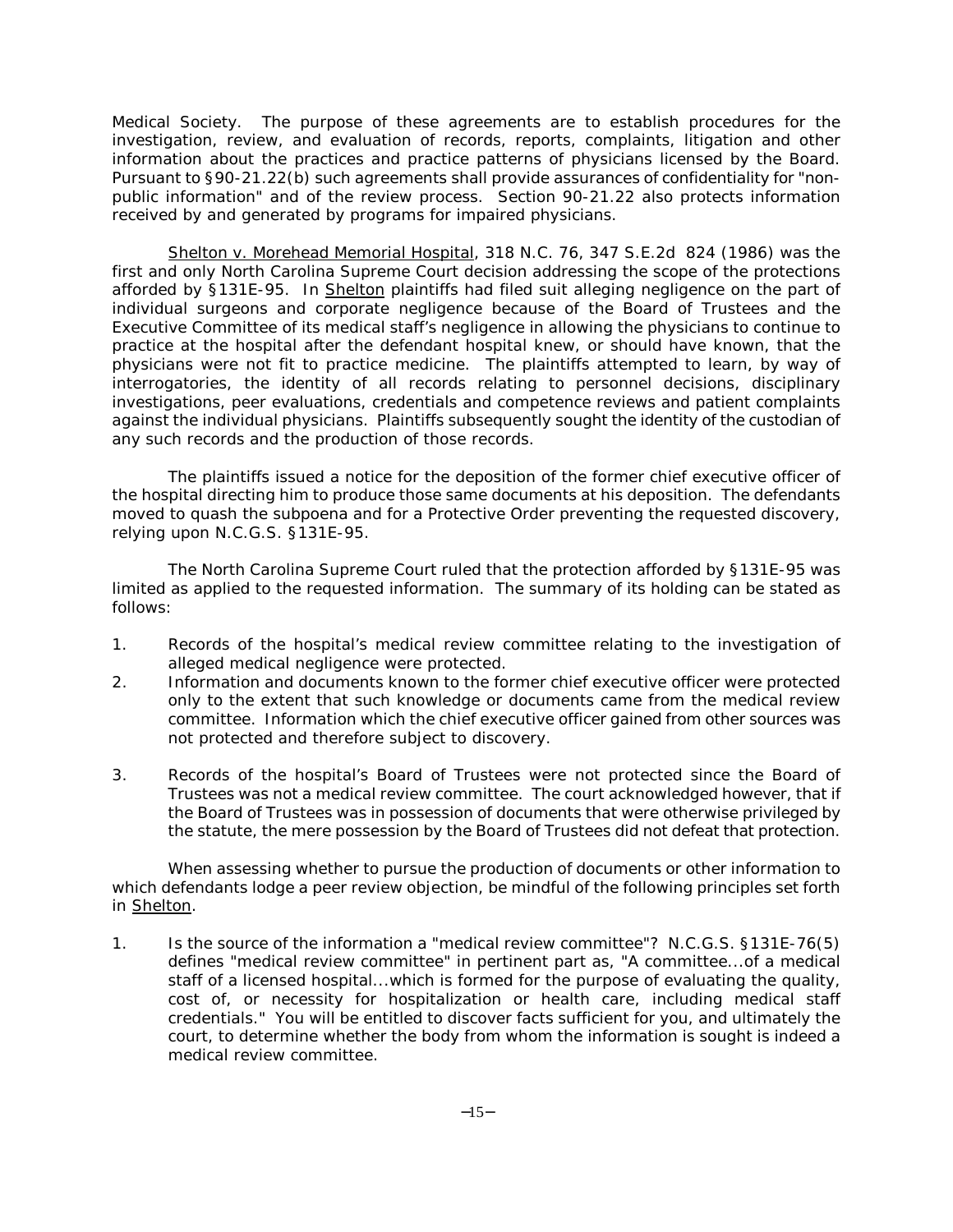- 2. The codification of §131E-95 abrogates any preexisting common law peer review privilege.
- 3. The plaintiff is entitled to discover, by way of interrogatories, the identity of existing documents to which the privilege is being asserted and the identity of the custodian of those documents. The statutory protection afforded by §131E-95 is not compromised by the disclosure of that information.
- 4. The statute specifically provides that any information, documents or records which are otherwise available are not immune from discovery or use at trial merely because they may have been presented during proceedings before a medical review committee.

Our appellate courts recently addressed a trial court's ability to protect the confidentiality of peer review documents in Virmani v. Presbyterian Health Services Corp., 127 N.C.App. 629, 493 S.E.2d 310, *temporary stay allowed*, 347 N.C. 585, 496 S.E.2d 394, *motion to dismiss appeal denied,* 348 N.C. 78, 505 S.E.2d 863, *affirmed in part, reversed in part*, 350 N.C. 449, 515 S.E.2d 675, *rehearing denied*, 351 N.C. 123, *certiorari denied*, 120 S.Ct. 1452 (1999). In Virmani a physician sued the hospital contesting the suspension of his medical privileges. In that proceeding, the defendant hospital moved to seal confidential medical peer review committee records and to close court proceedings in which those records were discussed. The trial court granted the motions sealing the peer review records and closing the court proceedings. The *Charlotte Observer* moved to intervene to contest the confidentiality. The Supreme Court held that:

1. The denial of the newspaper's Motion to Intervene was proper.

 $\overline{a}$ 

- 2. When the physician attached documents that were otherwise subject to a claim of protection, as exhibits to his Complaint, they became public records and no longer entitled to protection.
- 3. Peer review materials submitted by the defendant hospital directly to the presiding judge did not lose their confidentiality and protection provided by §131E-95.
- 4. The newspaper had no common law right of access to the contested materials and proceedings, and
- 5. Closure of the proceedings and sealing of documents did not violate the open courts provisions of the state Constitution or First Amendment.

I commend the lengthy Supreme Court opinion to you for an elaboration of those issues.

In Sharp v. Worland, 137, N.C.App. 82, 527 S.E.2d 75 (2000) the court addressed the degree of protection which is afforded to a treatment program designed for impaired physicians pursuant to N.C.G.S. §90-21.22.<sup>4</sup> In Sharp the plaintiff filed suit based upon the alleged negligence of an anesthesiologist and corporate negligence for allowing the anesthesiologist to maintain staff privileges at the hospital after it knew, or should have known, that he was not

<sup>&</sup>lt;sup>4</sup>The case was initially dismissed by the North Carolina Court of Appeals, 132 N.C.App. 223, 511 S.E.2d 35 on the grounds that the appeal was interlocutory. The Supreme Court reversed that ruling finding that the discovery order affected a substantial right and remanded the case to the Court of Appeals.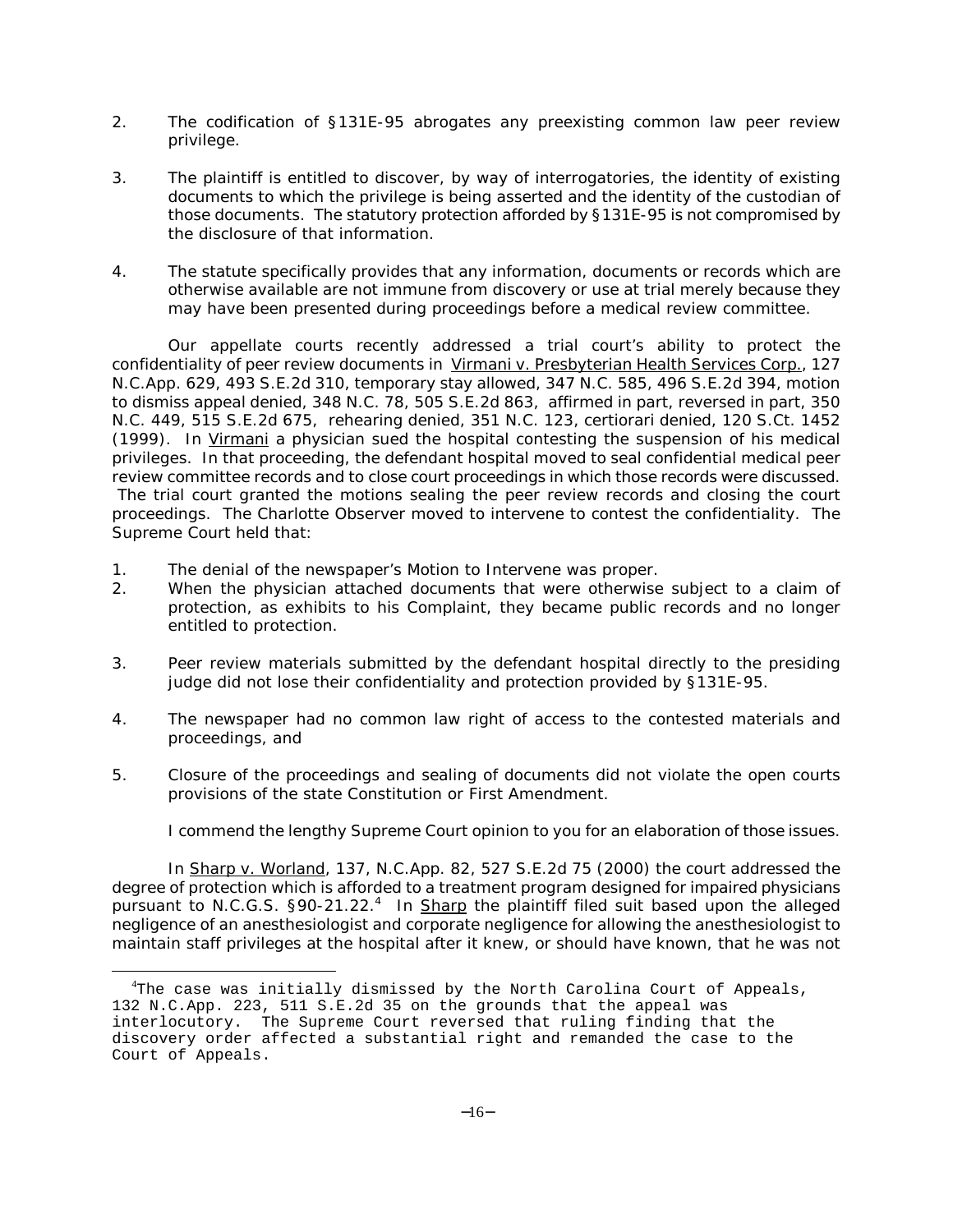practicing medicine in accordance with the applicable standard of care. The plaintiff sought documents containing information regarding the physician's participation in Physicians Health Program (PHP), a treatment program operated by the North Carolina Medical Society to provide treatment to impaired physicians. The defendant hospital moved for a Protective Order on the ground that the documents sought were protected from discovery by the privilege set forth in N.C.G.S. §90-21.22. The trial court denied the Motion for Protective Order and directed the hospital to produce all such documents concerning the physician's participation in PHP.

The North Carolina Court of Appeals reversed the denial of the Motion for Protective Order and held that the information regarding an individual's participation in a program for impaired physicians is immune from discovery. The Sharpe court distinguished Shelton's application of the immunity privilege set forth in §131E-95 by stating that, "G.S. §90-21.22 does not contain 'an otherwise available' proviso, providing instead an unqualified privilege to information 'acquired, created, or used in good faith by the Academy or a Society pursuant to G.S. §90-21.22.'" 527 S.E.2d at 78. The ruling was based in large part upon the strong public policy behind encouraging impaired physicians to seek help without subjecting their efforts to discovery.

## **III. ASSERTING THE PLAINTIFF'S PHYSICIAN-PATIENT PRIVILEGE**

## **A. GENERAL OVERVIEW**

North Carolina has a statutory privilege for communications between a physician and patient: 5

No person, duly authorized to practice physic or surgery,...shall be required to disclose any information which he may have acquired in attending a patient in a professional character, and which information was necessary to enable him to prescribe for such patient as a physician...Confidential information obtained in medical records shall be furnished only on authorization of the patient...Any resident or presiding judge in the district, either at trial or prior thereto...may, subject to G.S. 8-53.6, compel disclosure, if in his opinion disclosure is necessary to the proper administration of justice.

N.C.G.S. §8-53 (1983).

 $\overline{a}$ 

In general, the physician-patient privilege is applicable and exists at the time of the communication, and the information obtained must have been necessary for the treatment of the patient. State v. Mayhand, 298 N.C. 418, 259 S.E.2d 231 (1979). It applies not only to oral communications, but also to knowledge obtained through the physician's observations and examinations. McGinnis v. McGinnis, 66 N.C. App. 676, 677, 311 S.E.2d 669, 670 (1984). It includes all records "pertaining to communications" during the course of treatment. Simms v. Charlotte Liberty Mutual Ins. Co., 257 N.C. 32, 125 S.E.2d 326 (1962). The privilege is for the benefit of the patient alone, and only the patient may waive it.

<sup>&</sup>lt;sup>5</sup> The same privilege applies for psychologists and counsellors. NCGS §§8-53.3, 8-53.5, 8-53.7 and 8-53.8.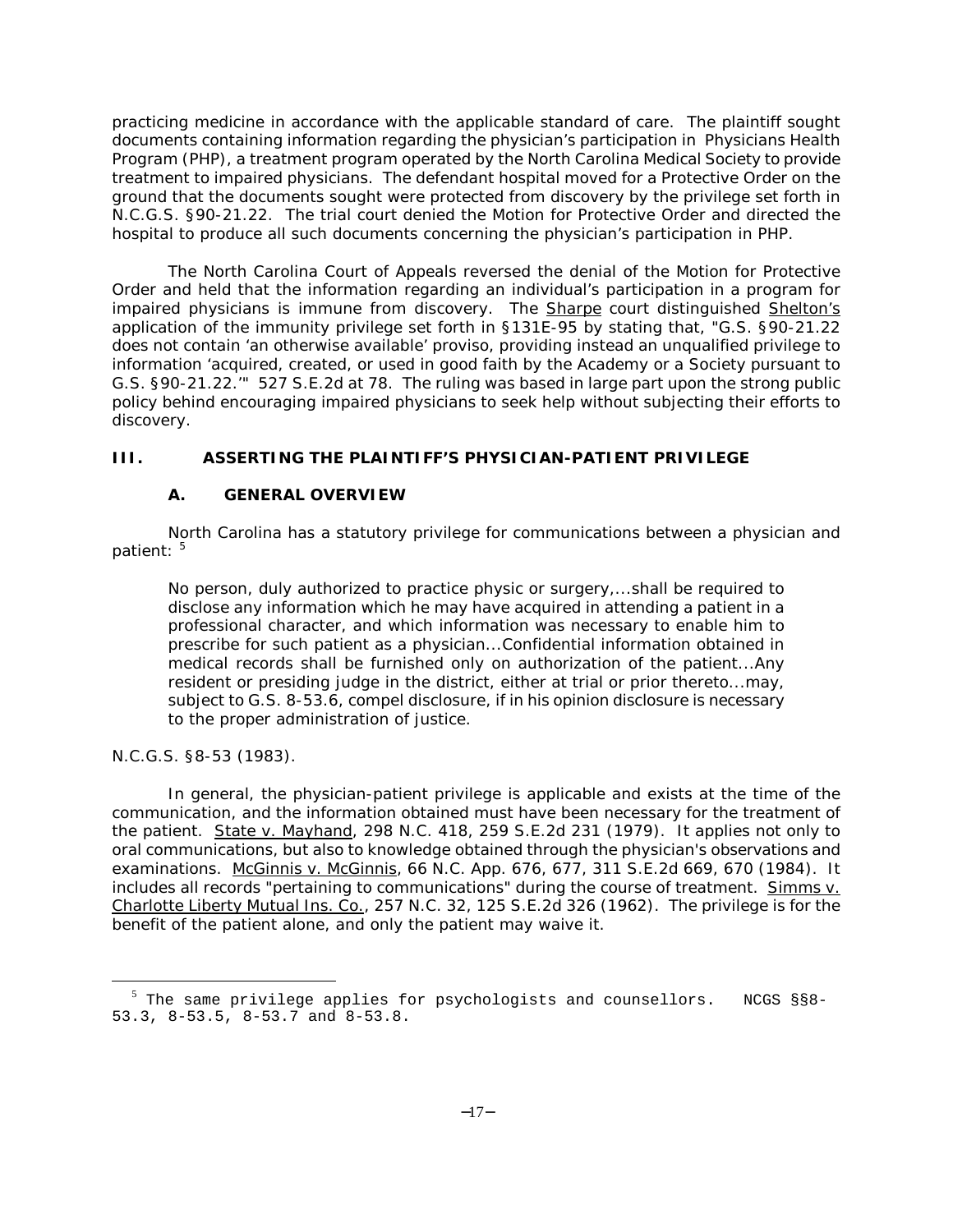The privilege is a qualified, not absolute one, in that the Judge has discretion to compel disclosure "if in his opinion the same is necessary to proper administration of justice." N.C.G.S. §8-53.3. In short, the physician cannot divulge the patient's communications unless the patient either waived the physician-patient privilege, or the court orders disclosure. McGinnis, 66 N.C. App. at 677, 311 S.E.2d at 670.

#### **B. EXPRESS OR IMPLIED WAIVER OF THE PRIVILEGE.**

The physician-patient privilege is for the benefit of the patient alone, and only the patient may waive it. McGinnis, 66 N.C. App. at 677, 311 S.E.2d at 670 (citing Capps v. Lynch, 253 N.C. 18, 116 S.E.2d 137 (1960). A waiver can be express or by implication. An express waiver exists when the patient consents that the physician be examined as a witness concerning the communication. The privilege may also be expressly waived by contract in writing. Neese  $v$ . Neese, 1 N.C. App. 426, 161 S.E.2d 841, 842 (1968).

The Neese court also enumerated the circumstances under which the privilege may be waived by implication. This occurs "where the patient calls the physician as a witness and examines him as to patient's physical condition, where patient fails to object when the opposing party causes the physician to testify, or where the patient testifies to the communication between himself and the physician." Id.

The North Carolina Supreme Court, however, has afforded broad discretion in this area to judges in two respects. First, the judge has wide latitude in determining whether the privilege was waived impliedly by the plaintiff's conduct. Second, he has even broader discretionary power in balancing the plaintiff's conduct against the defendant's need for the information. Even if the plaintiff's conduct appears to impliedly waive the privilege, a finding that there is indeed no waiver may be entered "to ensure justice." Crist v. Moffatt, M.D., 326 N.C. 326, 389 S.E.2d 41 (1990).

For example, in Crist, during discovery, the plaintiff provided medical records to opposing counsel, testified at her deposition concerning her treatment by other doctors, and identified two doctors as witnesses. The defendant's attorney, having a good faith belief that the plaintiff had waived the physician-patient privilege, contacted the plaintiff's physician ex parte. The trial court concluded that the plaintiff's conduct did not impliedly waive the psychologist-patient privilege. Id. at 329, 389 S.E.2d at 43. The Court concluded that even if the plaintiff had impliedly waived the privilege, the trial court "did not abuse its broad discretionary power to ensure justice in entering the order." Id. at 331-32, 389 S.E.2d at 44.

The Crist court, relying on decisions in numerous other jurisdictions, based its holding on the purpose of the statute and its underlying public policy:

"The purpose[] of North Carolina's statutory physician-patient privilege [is]...to encourage the patient to fully disclose pertinent information to a physician so that proper treatment may be prescribed...Patients expect that physicians will comply with the Hippocratic oath [not to divulge confidential information absent legal compulsion]. . [T]he public has a right to have this expectation realized."

Id. at 333-334, 389 S.E.2d 45-46. The public policy is so strong that "defense counsel may not interview plaintiff's non-party treating physicians privately without plaintiff's express consent." Id. at 336, 389 S.E.2d at 47.

Similarly, the earlier decision of Neese emphasizes the court's dedication to preserving the purpose of the statute. In that case, the patient used an affidavit from her physician for the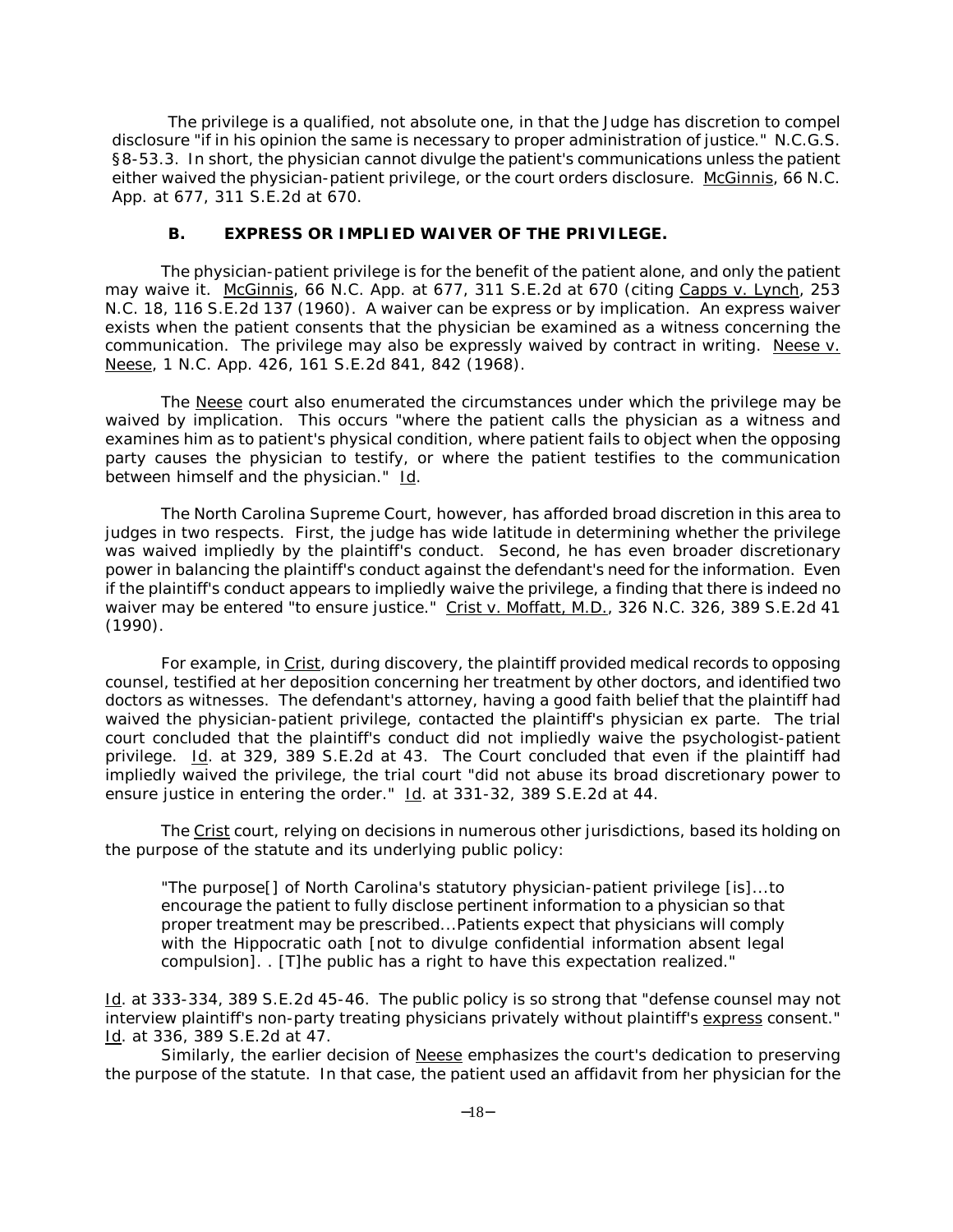purpose of obtaining a temporary restraining order pending a hearing on the merits. The Neese court held that the use of the physician's affidavit did not impliedly waive the physician-patient privilege. Id. at 843 (in accord, Gustafson v. Gustafson, 272 N.C. 452, 158 S.E.2d 619 (1968).

In the case of Cates v. Wilson, 321 N.C. 1, 361 S.E.2d 734 (1987), the North Carolina Supreme Court addressed the scope of the physician-patient privilege. The precise question addressed was whether a plaintiff who has waived his physician-patient privilege as to non-party treating physicians may preclude these physicians from testifying as experts for the defendant. The court found that once the privilege is waived by the patient, the possessor of the privilege, the patient may not later assert it to prevent his physicians from testifying for his opponents.

At trial, the plaintiff, who had been treated by almost ten physicians, testified concerning her visits with them. During the defendants' case, five of the treating physicians testified. Plaintiff failed to object to their testimony until the defendants sought to elicit from the physicians their expert opinions.

The plaintiff argued that she had waived the physician-patient privilege as to "information" obtained by the physicians in the course of their treatment, but not as to "opinion testimony." The court refused to find any distinction.

In finding that the plaintiff had waived the physician-patient privilege, the court reiterated prior North Carolina law that a waiver may be express or implied, citing the case of Capps v. Lynch, 253 N.C. 18, 116 S.E.2d 137 (1960). Waiver is to be determined by the facts and circumstances of each particular case. By testifying to the consultations she had received, the plaintiff impliedly waived the privilege as to the expert opinions held by the physicians.

The court found two grounds for the holding. One, as a matter of statutory interpretation, there is no basis for a distinction between opinion and information in G.S. 8-53. Secondly, the court specifically found that a "divisible waiver" could lead to "possible misuse by plaintiffs in personal injury actions." 361 S.E.2d at 743. The court feared that a plaintiff might attempt to prevent the physicians from stating an opinion which would aid the trier of fact.

A concurring opinion by Justices Mitchell and Meyer urged a new rule which would hold that "the bringing of an action in which an essential part of the issue is the existence of physical ailment should be a waiver of the privilege for all communications concerning that ailment." 361 S.E.2d at 744. This would create the "patient-litigant" exception to the privilege, now recognized in 26 states as a "tort reform" measure.

In Adams v. Lovette, 106 N.C.App. 23, 411 S.E.2d 620 (1992) the defendant implied waived his physician-patient privilege by objecting only on relevance grounds in response to the plaintiff's discovery request for medical records under North Carolina Rule of Civil Procedure 34. The failure to make a specific objection on the basis of the privilege was a waiver.

These arguments have been successfully used to prevent the necessity of disclosing psychological or psychiatric records during the course of a personal injury action. (An example of motion resisting the production of such documents is attached hereto as an exhibit.) These same arguments can be made to protect against the production of totally unrelated medical records which have no bearing on any issue at trial by reason of the length of time which has passed since the medical treatment and the subject lawsuit or because of the very nature of the treatment received.